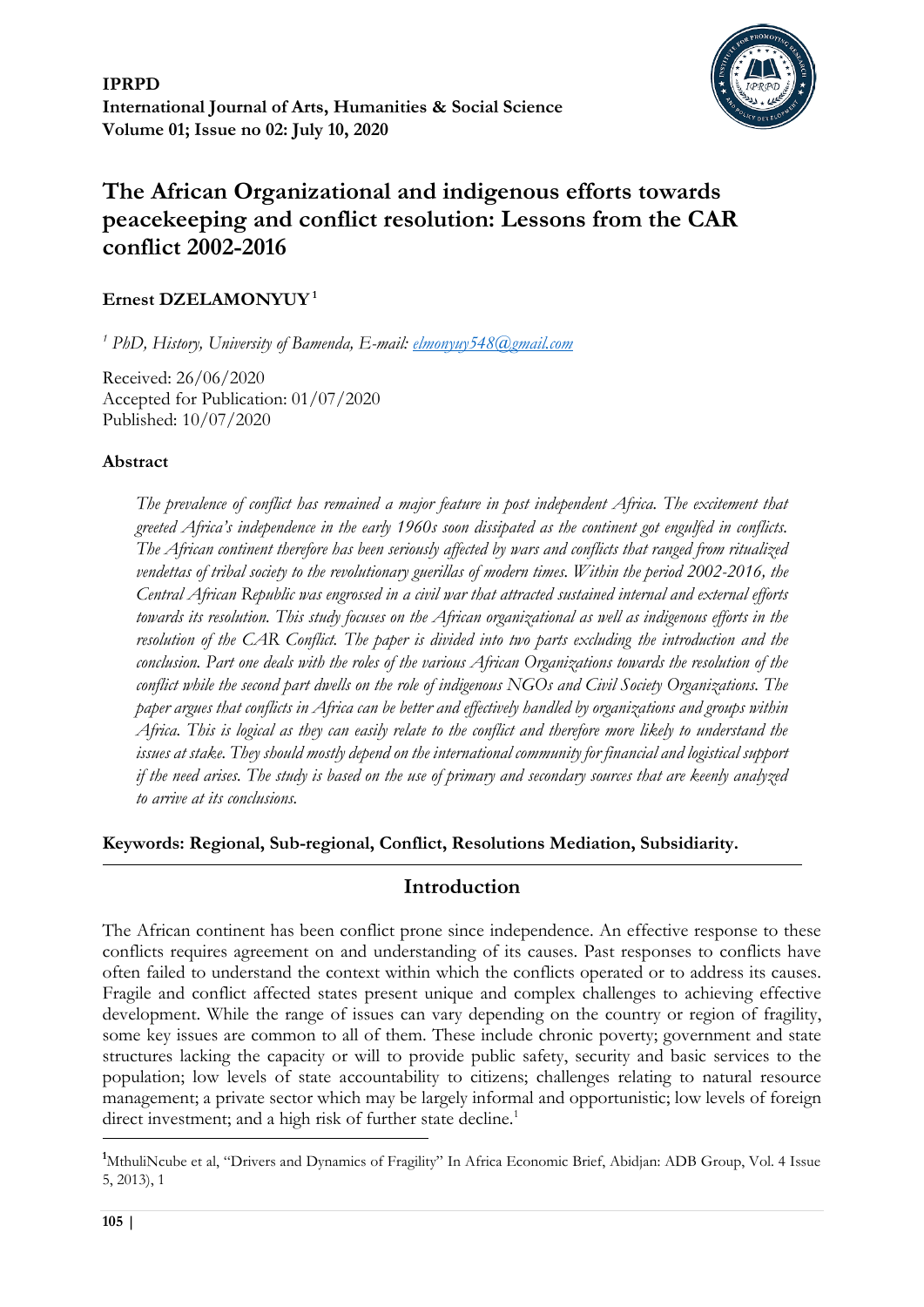The conflict in the Central African Republic from 2002 – 2016 falls within this category of conflicts in Africa. It came with consequences for neighboring countries such as Cameroon, Gabon, Chad, the Democratic Republic of Congo, and South Sudan amongst others. The consequences include spill overs of the conflict into neighboring countries, displacement of the country's population that became refugees in other countries and disruptions in the trading patterns between the CAR and her neighbors.

From the onset of the conflict, the sub-regional organizations, the Economic and Monetary Union of Central African States (CEMAC) and the Economic Community of Central African States (ECCAS) got involved in efforts towards its resolution. These regional bodies by so doing gained experience in conflict resolution at sub-regional level and witnessed challenges and strains that impacted on member states. The focus of this paper is to examine the African organizational efforts towards resolving the CAR conflict from 2002 to 2016

The period of the study is between 2002 and 2016. The rational for the period is because the current conflict in the Central African Republic (CAR) became glaring from 2002. By 2012, it turned into an all-out war that raged on amidst indigenous, sub-regional, regional and international efforts towards its being resolved. This went on till 2016, when a post conflict President Faustin Touadera Archange was sworn in to consolidate the conflict resolution and reconciliation process.

This study examines the efforts made by the African Union (AU), the Economic and Monetary Union of Central African States (CEMAC), the Economic Community of Central African States (ECCAS), International Conference on the Great Lakes Region (ICGLR) in the reconciliation process in the CAR. It also examines the efforts of various African NGOs and those indigenous to the Central African Republic in the resolution of the Conflict.<sup>2</sup> While the security problems in some of the countries in Africa including the Central African Republic have resulted in the collapse of state structures, Afro-centric and indigenous responses to the cataclysmic effects of war have also increased. Sub-regional Organizations, Non-Governmental Organizations (NGOs),civil society organizations as well as the African Union in collaboration with the United Nations Organization are coming out forcefully to explore avenues for peace. The efforts of these groups are examined in this study and are found to be in consonance with the theory of subsidiarity. Subsidiarity is a principle of social organization which holds that social and political issues should be dealt with at the most immediate (or local) level that is consistent with their resolution. This principle is founded on the idea that sustainable peace is possible if conflict resolution mechanisms are led by actors who are culturally, geopolitically and/or strategically close to the crisis.<sup>3</sup>

French Colonial practice in the CAR was to lease out most of the colonial territory to private companies, a mode of governance that some have labelled as "concessionary politics"<sup>4</sup>. This privatization of the public space remained a recurrent practice throughout the country's history. The Central African Republic became independent in 1960 but its state infrastructure was virtually nonexistent. French technical advisers effectively ran all the ministries for years throughout up to the 1980s. This French indirect running of the affairs of the CAR ended in the early 1990s with the end of the Cold War<sup>5</sup>. While Civil Conflicts in the CAR until the end of the Cold War had largely been limited to relatively isolated incidents, from 1993 onwards the scenario changed to nationwide conflicts that eventually led to the situation of 2002.This situation escalated in 2012 and soon beckoned on external initiatives towards its resolution amidst difficulties.

**<sup>2</sup>**Elise Boulding, ed., *New Agenda for Peace Research: Conflict and Security Re-examined* (Washington: USP Press, 1997), 16 **<sup>3</sup>**ECCAS. *The Principle of Subsidiarity: The example of ECCAS in the Central African Crisis.* Libreville: ECCAS-CMI Publication, November 2016.

**<sup>4</sup>**Rebecca Hardin, *"*Translating the Forest: Tourism, trophy hunting and the transformation of resource use in Central African Republic*"* unpublished Ph. D dissertation , (Yale University*,* 2000),16

**<sup>5</sup>**Tatiana Carayannis et al.*, "*Lessons from African Union-United Nations Co-operation in Peace Operations in the Central African Republic*"*, 221.

<sup>106</sup> | The African Organizational and indigenous efforts towards peacekeeping: Ernest DZELAMONYUY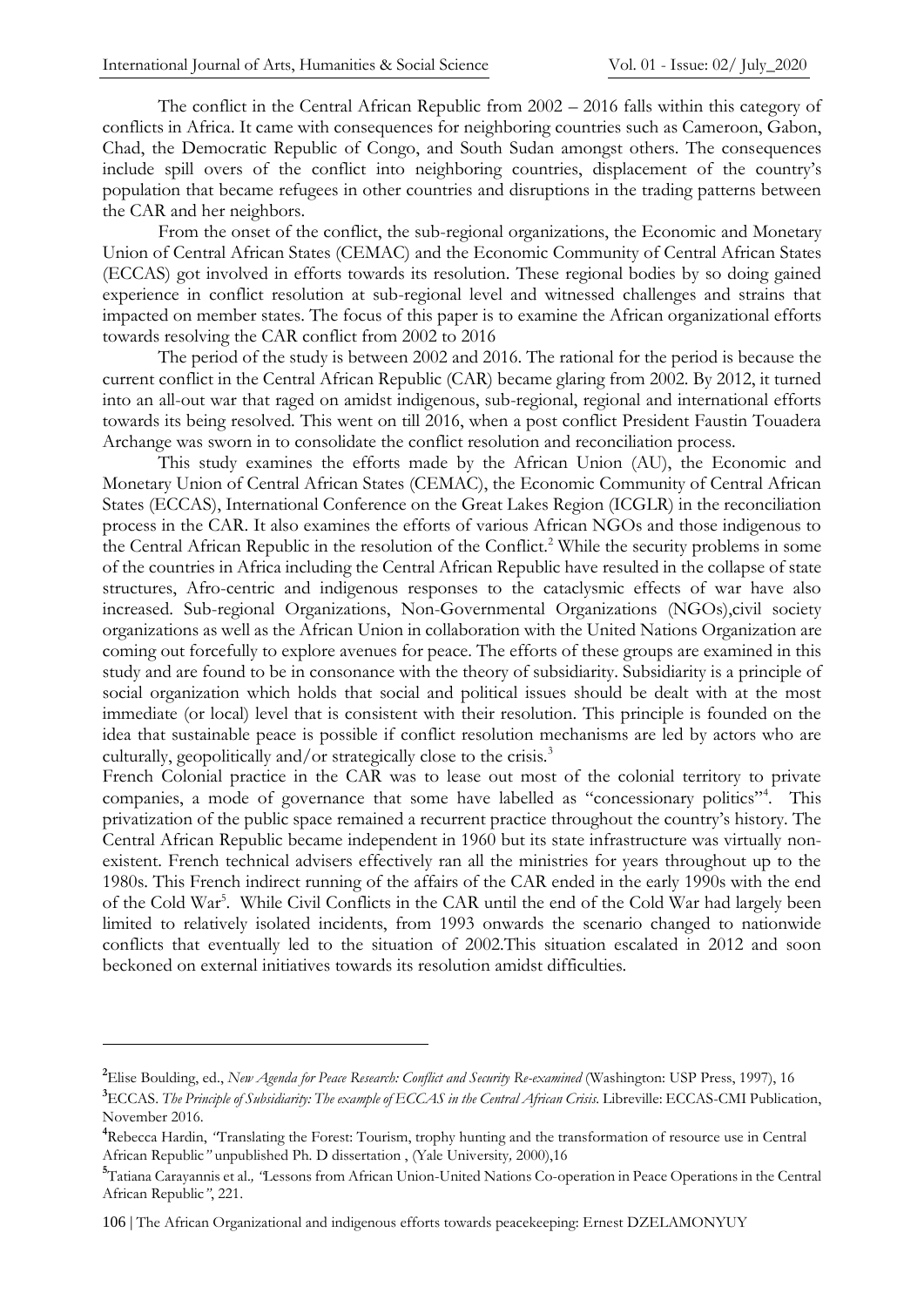The CAR polity since independence was characterized by numerous coups and counter coups. However, in August 1993 the first free and fair elections were organized in the country which Ange-Felix Patassé won.<sup>6</sup> He also won the bitterly contested re-election of September 1999. The divisive situation created in the country by Patassé's victory in the 1999 elections informed the abortive Coup of May 2001 led by General François Bozizé, who was the Chief of Staff in the national army the *Forces Armées Centrafricaines* (FACA). The Coup attempt failed and Bozizé fled to Chad and later France. However, in October 2002, Bozizé's supporters staged a raid on Bangui which was at the roots of the conflict under study. The situation eventually led to Francoise Bozizé taking ever the helms of power in March 2003. His take over however compounded the security situation in the country and deepened the conflict thereby making the regional Organizations around it to be involved in the Conflict in view of nipping it at the bud while waiting on the UNO. The focus of this paper is the efforts made by the AU, sub regional organizations and indigenous NGOs and groups in resolving the CAR conflict.

## **The Role of the Economic and Monetary Union of Central African States in the CAR conflict.**

One of the earliest regional organizations that got involved in the Central African Republic's Conflict in view of resolving it was the Economic and Monetary Union of Central African States (CEMAC). CEMAC is a relatively young organization, but with old roots. It is the successor of the Central African Customs Union, Union Douanieré des Etats de L'Afrique Centrale (UDEAC), created in 1966 by Cameroon, Gabon, Chad, the Republic of Congo and the CAR to maintain the colonial era economic ties among them<sup>7</sup>. . To achieve its objectives, UDEAC foresaw the progressive harmonization of taxes and duties and the establishment of a common external tariff. This body was joined by Equatorial Guinea (an ex-Spanish Colony) in 1984. The organization was revived in the N'Djamena Treaty of 1999 that changed its name from UDEAC to CEMAC<sup>8</sup>.

Although CEMAC initially had purely economic objectives, its scope was with time progressively widened to include peace and security issues. This is evident in its role in the CAR conflict. In other to forthrightly mediate in the conflict in the CAR, CEMAC in 2002 formed the Force Multinationale en Centrafricaine (FOMUC), as a peacekeeping mission deployed into the country by members of the organization and tried to keep peace from  $2002 - 2008$ <sup>9</sup>. CEMAC therefore, initiated the regional peace effort in the CAR with the formation and deployment of FOMUC in 2002 till it was taken over in July 2008 and transformed into the Mission de Consolidation de la Paix en République Centrafricaine (MICOPAX) by a wider regional grouping, The Economic Community of Central African States (ECCAS).<sup>10</sup>

FOMUC was composed of 380 troops, who were initially based in Bangui. At the early months of it deployment, its mandate was to protect the government of Ange-Felix Patassé against further coups and rebellions and to secure the capital and its airport. The size of the force however was too small to prevent François Bozizé from seizing power from Patassé in March 2003. This takeover of power and the violence that accompanied it necessitated a revision of FOMUC's Mandate. The core of its mandate remained the restoration and consolidation of peace, security and stability in the CAR. It was also responsible for monitoring the transition and reconciliation process launched by François Bozizé and assisted in the preparations for the elections that were held in 2005. The FOMUC force within the years 2006-2008 was in addition to protecting Bangui, involved in fighting against military activities by armed rebel movements in Bria, Bozoum and Paoua.<sup>11</sup>

<sup>6</sup>Ibid., 221

<sup>7</sup>Angela Meyer, *Peace and Security Cooperation in Central Africa: Developments, Challenges and Prospects*, 13 <sup>8</sup>Ibid

<sup>9</sup>Ibid., 9

<sup>10</sup>Tatiana Carayannis and MignonneFowlis, *" Lessons from African Union – United Nations Co-operation in Peace Operations in the Central African Republic" ,* 220 – 226

<sup>11</sup>Ibid.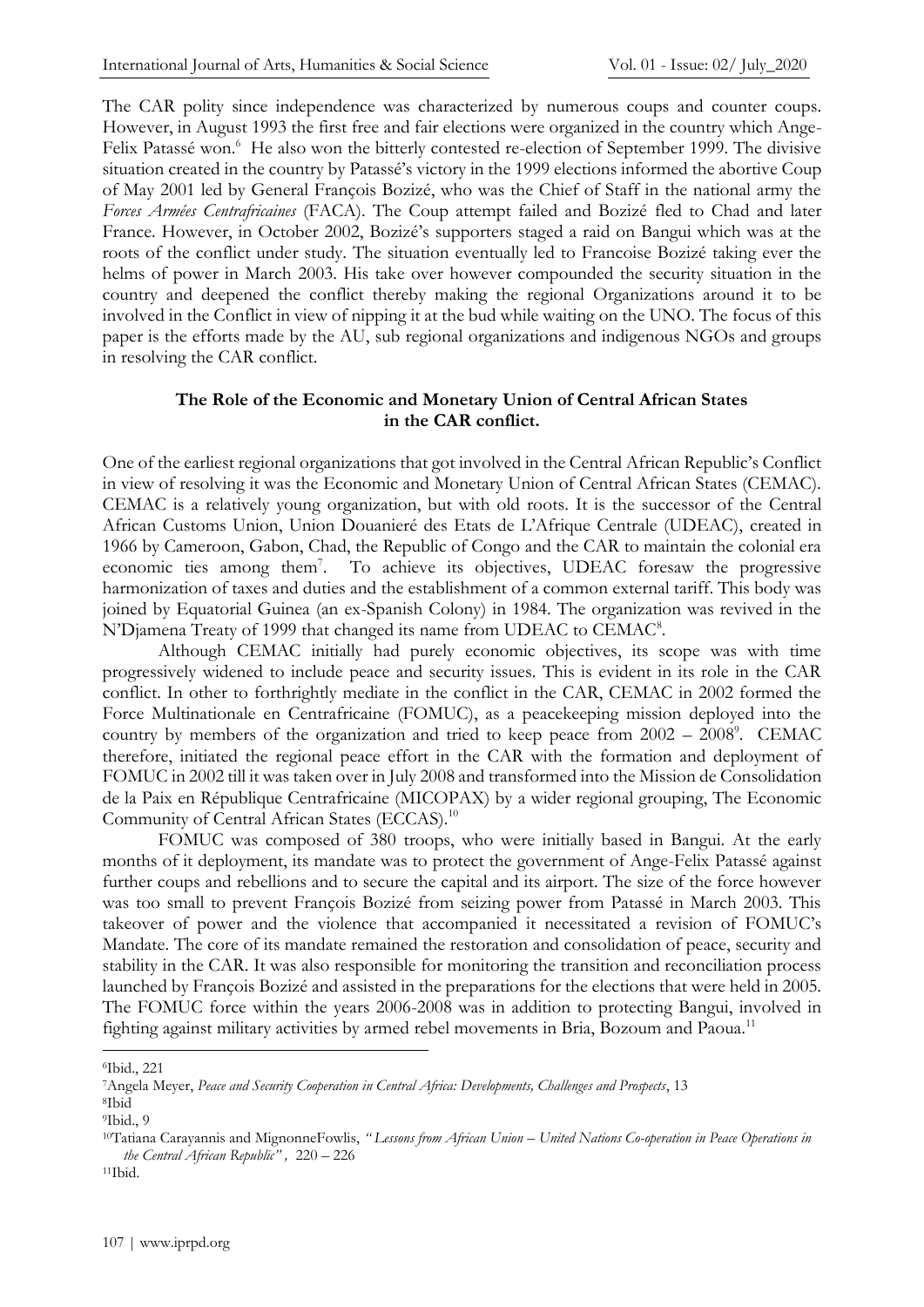In carrying out its responsibilities, this CEMAC force received financial, logistical and technical support from France and the European Union. In October 2007, the Central African heads of state agreed to transfer supervisory authority of their joint peace mission in the CAR from CEMAC to ECCAS. The transfer of authority indicated the commitment of Central African States to Co-ordinate the responsibilities of the two regional groupings, CEMAC and ECCAS, and to increasingly focus ECCAS on security issues. In July 2008 therefore ECCAS formally took over the supervisory authority of FOMUC and constituted an enlarged force with a robust mission to replace FOMUC known as MICOPAX.<sup>12</sup>

This initiative of CEMAC is in line with the mantra of "Africa on its own". It indicated that Africans are not passive beneficiaries of International efforts towards the resolution of African based conflicts but that Africans through regional organizations as the case of CEMAC in the CAR are ready to and do take initiatives in the resolution of Conflicts in Africa. These efforts of CEMAC in the CAR were acknowledge by the African union (AU) in 2010 as they went a long way in mitigating some of the atrocities of the rebels in the various areas that the CEMAC force operated. It played a key role in facilitating peace initiatives to reconcile the various belligerents in the conflict.<sup>13</sup>

### **The involvement of the Economic Community of Central African States (ECCAS) in the Resolution of the CAR conflict.**

The Economic Community of Central African States (ECCAS), is another Sub-regional inter-state organization that also played a key role in the efforts towards the resolution of the Conflict in the Central African Republic through its peace keeping force MICOPAX and by hosting conferences aimed at reconciling the belligerents and arriving at a peaceful resolution to the conflict. The treaty establishing the Economic Community of Central African States was ratified by eleven original members in 1983<sup>14</sup>. The organization is presently composed of ten countries namely, Cameroon, Gabon, the CAR, Chad, Republic of Congo, Equatorial Guinea, Burundi, Angola and SâoTôme and Principé. Rwanda that was a founding member quit the community in 2007 for the reason that she was facing difficulties in maintaining multiple memberships in four regional communities<sup>15</sup>. ECCAS was founded as one of the pillars of the African Economic Community (AEC), in the Context of the 1980 Lagos Plan of Action whose aim was to increase Africa's development and self-sufficiency by promoting economic development at regional level. It was thus directed towards the facilitation of self-sustained development in the Central African Sub-region. The proper functioning of this body was hampered by the numerous conflicts that affected most member states in the 1990s. However in February 1998, an extraordinary session of the organization held in Libreville revived ECCAS and gave it a new impetus with the goal of promoting economic co-operation and development through the progressive creation of a single Central African market retained as the central aim.<sup>16</sup>

The lessons from years of conflict and crises made it evident that regional economic cooperation could not succeed without regional peace and security initiatives and commitment. Based on these realities, the mandate of ECCAS was broadened to include the joint promotion of peace, security as well as stability in the sub-region as was agreed in the Malabo summit of June 2002.<sup>17</sup> This new focus on security led to the creation of an organ charged with the responsibility of ensuring peace and security in the region. Thus the establishment of the Council for Peace and Security in Central Africa (COPAX), in February 1999 to promote, maintain and consolidate peace and security in the Central African Sub-region. Article 4 of the COPAX protocol defines its objectives in the field

<sup>12</sup>Ibid., 20

<sup>13</sup>African Union, *Peace and Security Council, Communique* (Addis Ababa: PSC/PR/COMM. (CCLV), 23 December 2010), 2 <sup>14</sup>Treaty Establishing the Economic Community of Central African States ECCAS.

<sup>15</sup>Ibid.

<sup>16</sup>Angela Mayer, *Peace and Security Co-operation in Central Africa: Developments challenges and Prospects*, 10

<sup>17</sup>Resolutions of the ECCAS Malabo Summit, June 2002.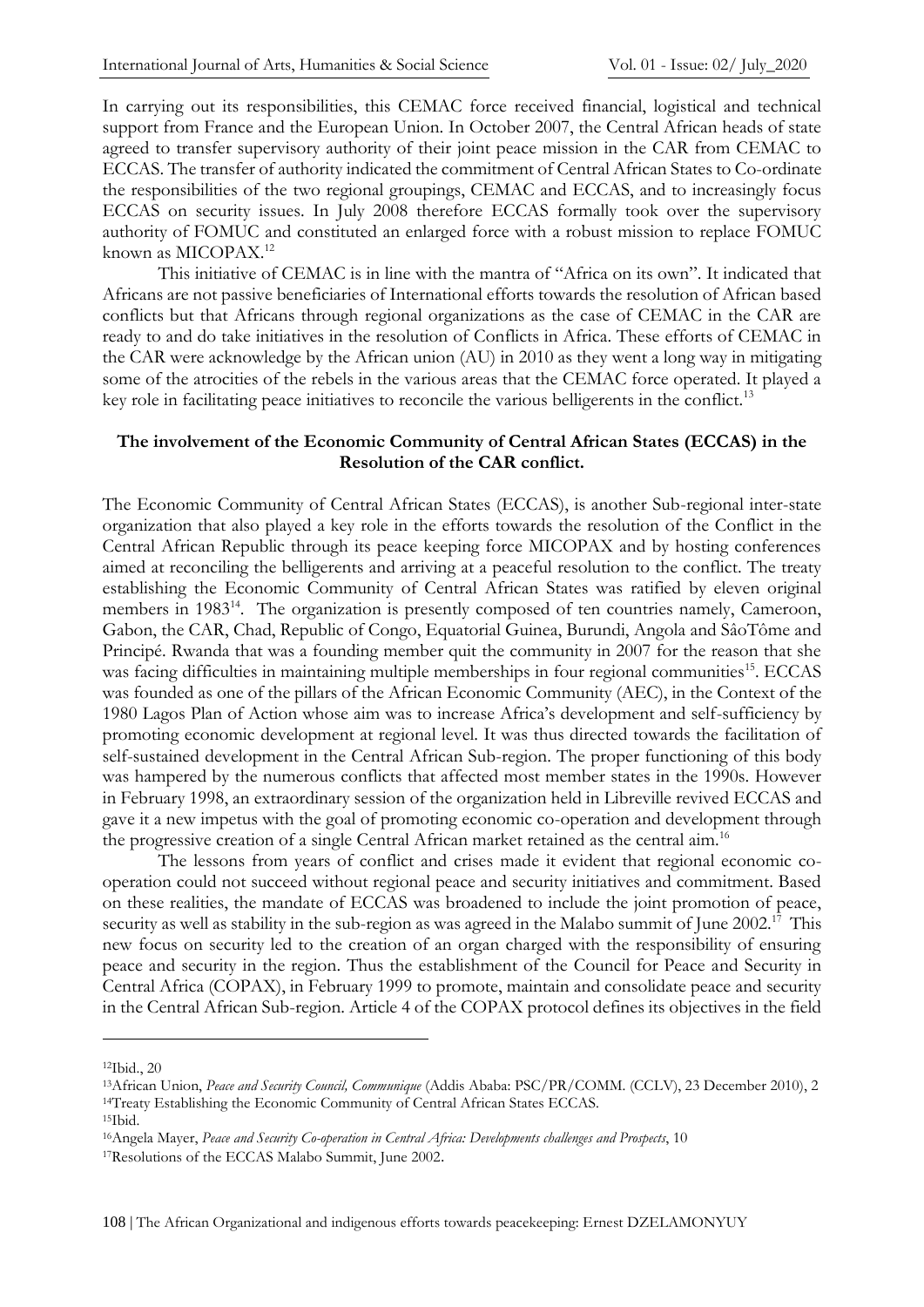of preventing, managing and settling conflicts; reducing tensions and preventing armed conflicts; developing confidence-building measures between member states; promoting peaceful disputeresolution measures; and facilitating mediation efforts in crises and conflicts between member states and with third parties. <sup>18</sup>

In response to the worsening security situation in the CAR, a sub-regional body CEMAC decided in October 2002 to deploy FOMUC in the Conflict as the first initiative by Central African States to carry out a joint peace mission in a member state. This force exercised its mandate amidst daunting challenges in the protracted conflict in the CAR. It also was able to realize some of its goals. However in October 2007, the Central African head of States agreed to transfer supervisory authority of their joint peace mission in the CAR from CEMAC to ECCAS. As such, the ECCAS force MICOPAX took over from FOMUC in July 2008 as the sub-regional peacekeeping force in the CAR.<sup>19</sup>

MICOPAX mission in the CAR composed of more personnel than FOMUC and also envisaged the deployment of police and civilian elements required in the peace process in the CAR. The Mandate of this Sub-regional force was to assist the CAR government in institutional restructuring, reforming the security sector in implementing a programme for disarmament, demobilization and reintegration of ex-combatants (DDR), to help establish and maintain the rule of law and public order and security in the country and to ensure the security of UN staff and the civil population. Another objective of the force was for it to support the post-conflict political transition in the CAR, notably through the promotion of democratic principles and by supporting the reconciliation and dialogue initiated by the CAR government. It was also to promote and monitor respect for human rights in the CAR and to co-ordinate humanitarian aid in the country. The MICOPAX force therefore operated as the main external peace keeping force carrying out its mandate amidst challenges from 2008-2013. Following the escalation of the conflict in 2013, MICOPAX required larger support. The UN Security Council Resolution 2127 (2013) thus authorized an AU- led International Support Mission to the CAR (AFISM-CAR) while ECCAS remained in the country, with the mandate of conflict prevention and developing its earthly Warning Mechanism (MARAC).<sup>20</sup>

ECCAS and its member states consistently played quite significant roles in efforts to stabilize the CAR. ECCAS was heavily involved in conflict resolution and peacekeeping efforts, most notably by providing a peacekeeping force-MICOPAX. At the same time, it had to share the same space with multiple other actors involved in conflict resolution and peacekeeping. These included amongst others, the AU, the EU, the UNO and the French Sangaris force. These groups deployed forces to CAR simultaneously under separate, but complementary mandates. Despite the multitude of organizations and actors involved, ECCAS was successful in crafting a role for itself in CAR, by better defining its involvement and added value within international mediation efforts.<sup>21</sup>

The military and security role of the ECCAS force MICOPAX was very crucial from inception as it pursued its mission of securing the Bangui-Mpoko airport, the City of Bangui and three other areas within the country where it was deployed, namely Paoua, Bozoum and Kanga-Bandoro. It also contributed to the restructuring of FACA, helping it to patrol the west and northcentral regions and through the gradual transfer of its entire mission to the defense and security forces of the Central African Republic<sup>22</sup>. These efforts of ECCAS received words of gratitude from

<sup>18</sup>COPAX Protocol. Art. 4, February 1999

<sup>19</sup>CEEAC, 13éme Session Ordinaire de la Conférence des Chefs d'Etats et de Gouvernement: *Décision /CEEAC/CCEG/XIII/08, Portant Mandat de la Mission de Paix du 12 juillet au 31 décembre 2008 et Mission de Consolidation de la Paix du 1er janvier 2009 aux environs de l'année 2013 du conseil de Paix et de Sécurité de l'Afrique Centrale en République Centrafricaine.*  June 12, 2008*.*

<sup>20</sup>Gustavo de Carvalho et al., "Fractured Peace building in the Central African Republic; Lessons for African Union Engagement". (Pretoria: Institute for Security studies, Policy, July 2016) Brief 87

<sup>21</sup>CEEAC-ECCAS, *The Principle of Subsidiarity: The example of ECCAS in the Central African Crisis-Bringing a peace process closer to the people,* (Libreville: ECCAS-CMI, November 2016).

<sup>&</sup>lt;sup>22</sup>African Union, *Report of the Chairperson of the Commission on the situation in the Central African Republic, (Addis Ababa:* African Union, PSC/PR/2(CCLV), 23rd December 2010), 7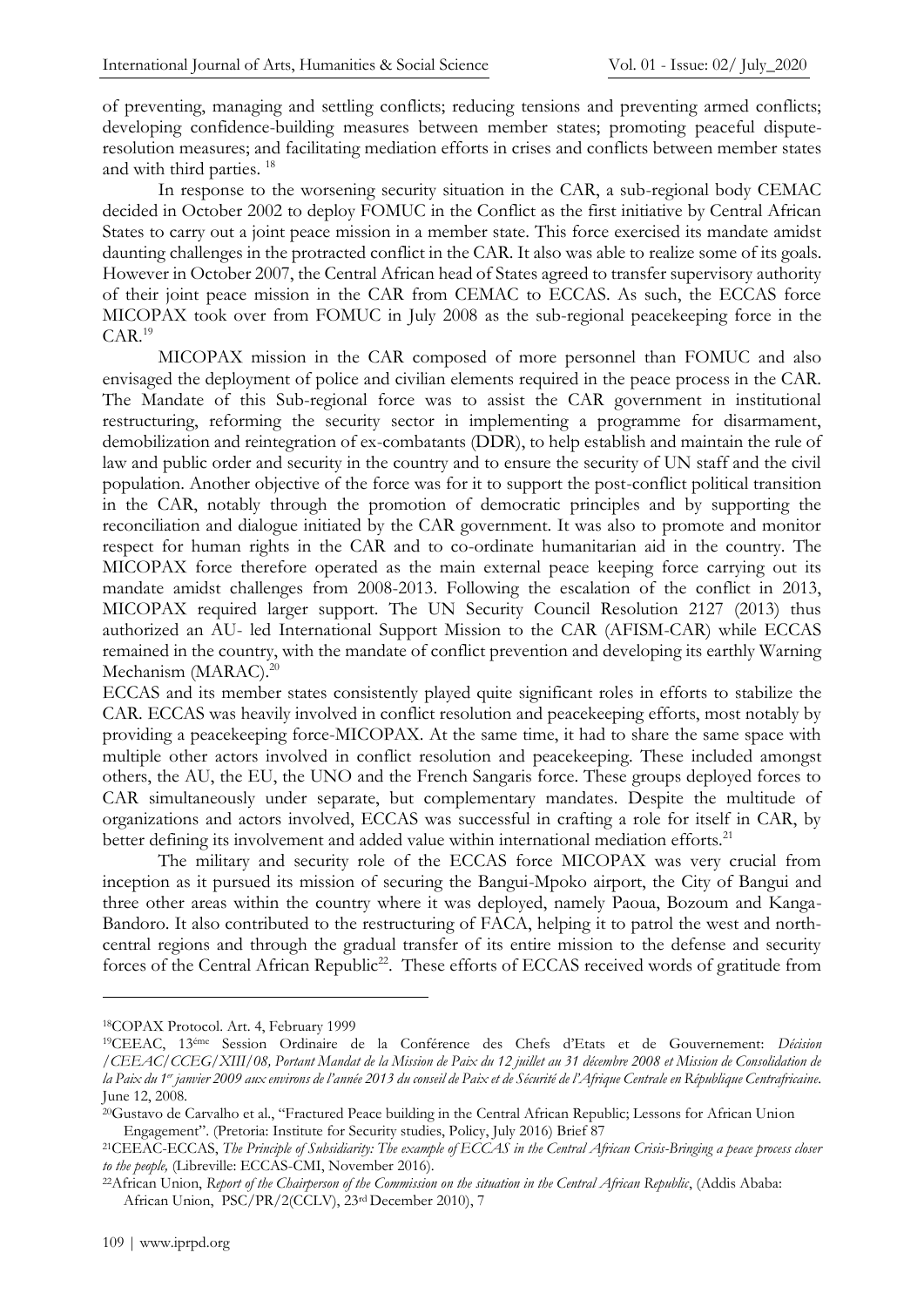the Peace and Security Council (PSC) of the AU for its support and assistance which enabled CAR to engage resolutely on the path of democracy peace-building and peace consolidation.<sup>23</sup>

With renewed violence in 2012, ECCAS assumed a fairly pragmatic position towards the conflict. It was out to seek a balance between the preservation of constitutional order in the CAR with the reality of the formidable uprising challenging it. ECCAS in the early phases of mediation assumed the leading role through its proximity to the crisis and its existing commitment on the ground in CAR.ECCAS thus effectively embraced the principle of subsidiarity in the early phases of the conflict by taking the lead in the effort to pre-empt and later resolve the CAR crisis.<sup>24</sup>

As the Séleka rebels approached Bangui in late 2012, ECCAS held an emergency summit in which it called for an immediate cessation of hostilities and a rebel pullback. ECCAS also sought the use of its peacekeeping force MICOPAX to force both sides to the negotiating table. Both sides were thus forced or convinced to sign to the Libreville Agreement of January 2013. In its press statement of 14th January 2013 and in connection with this landmark agreement that was realized through the mediation of ECCAS<sup>25</sup>, the Peace and Security Council of the AU expressed its deep appreciation to the leaders of ECCAS. This appreciation was for its prompt and sustained efforts towards the stabilization of the situation in the CAR and ensuring successful negotiations with the warring parties. The council also welcomed the political agreement to end the crisis, the ceasefire and the Declaration of Principles signed in Libreville, on 11th January 2013, by the CAR government, the opposition parties, the politico-military movements and the Séleka under the auspices of ECCAS to put an end to the crisis affecting the CAR. The Libreville Agreement exacted necessary concessions from François Bozizé the then president of the CAR and gave sufficient gains to the rebel coalition over what was envisioned to be a three-year transition process. The agreement though workable on paper, did not last as ECCAS was only able to force an agreement on both sides, but was unable to ensure that the parties complied with its terms.<sup>26</sup>

The Libreville Agreement therefore failed due to the recalcitrance of Bozizé, the continuous rebellion by the Séleka and the inability of ECCAS to effectively enforce compliance. Though ECCAS had a peacekeeping force on ground in the CAR, it was not strong enough to contain the Séleka advance on Bangui. The outcome of this inability of ECCAS to contain the advance of the Séleka rebellion was its takeover of Bangui in March 2013.

To continue with its mediation role in the CAR, ECCAS held a summit in N'Djamena in April 2013 in which the leaders confirmed the transitional plan earlier on outlined in Libreville, and in addition, established a transitional legislative body tasked with the following, electing a new president of the transition; writing the National Charter of the transition and approving the roadmap for the transition.<sup>27</sup> The summit also created an International Contact Group for the CAR, responsible for mobilizing the necessary support for the reviewed transition. This International Contact Group Created by ECCAS with a Coordinating Core of eight (G8-CAR, namely, the United States, France, the United Nations, Congo Brazzaville, the European Union, the World Bank, ECCAS, and the African Union) came to assume a leading role in shaping the CAR peace process. The president of Congo Brazzaville Denis Sassou-N'guesso was given the responsibility of the International Mediator in the CAR crisis<sup>28</sup>. Based on these efforts of ECCAS and other members of the G8-CAR, the country moved from open conflict to transition, with heavy regional and International support. These early efforts and the political pressure that accompanied them did not succeed in preventing the Coup but they established a basis for a post-Coup transition.

110 | The African Organizational and indigenous efforts towards peacekeeping: Ernest DZELAMONYUY

<sup>23</sup>African Union, *Communiqué of the 215th Meeting of the Peace and Security Council,* (Addis Ababa: African Union PSC/PR/COMM (CCXV), 8th January 2010), 2

<sup>24</sup>Ibid.,4

<sup>&</sup>lt;sup>25</sup>African Union, Press Statement of the Peace and Security Council, at its 350<sup>th</sup> meeting, (Addis Ababa: African Union, SC/PR/BR.3(CCCL), 14TH January 2013),1

<sup>26</sup>Conciliation Resources*: Analysis of Conflict and Peace building in The Central African Republic*, 6

<sup>27</sup>CEEAC – ECCAS*, The Principle of Subsidiarity: The example of ECCAS in the Central African Crisis – Bringing a peace process closer to the people*,11

<sup>28</sup>République du Congo, Ministère des Affaires Estrangères et de la Coopération, *Communique de la Médiation Internationale sur la crise en République Centrafricaine,* Brazzaville, 17 January 2015).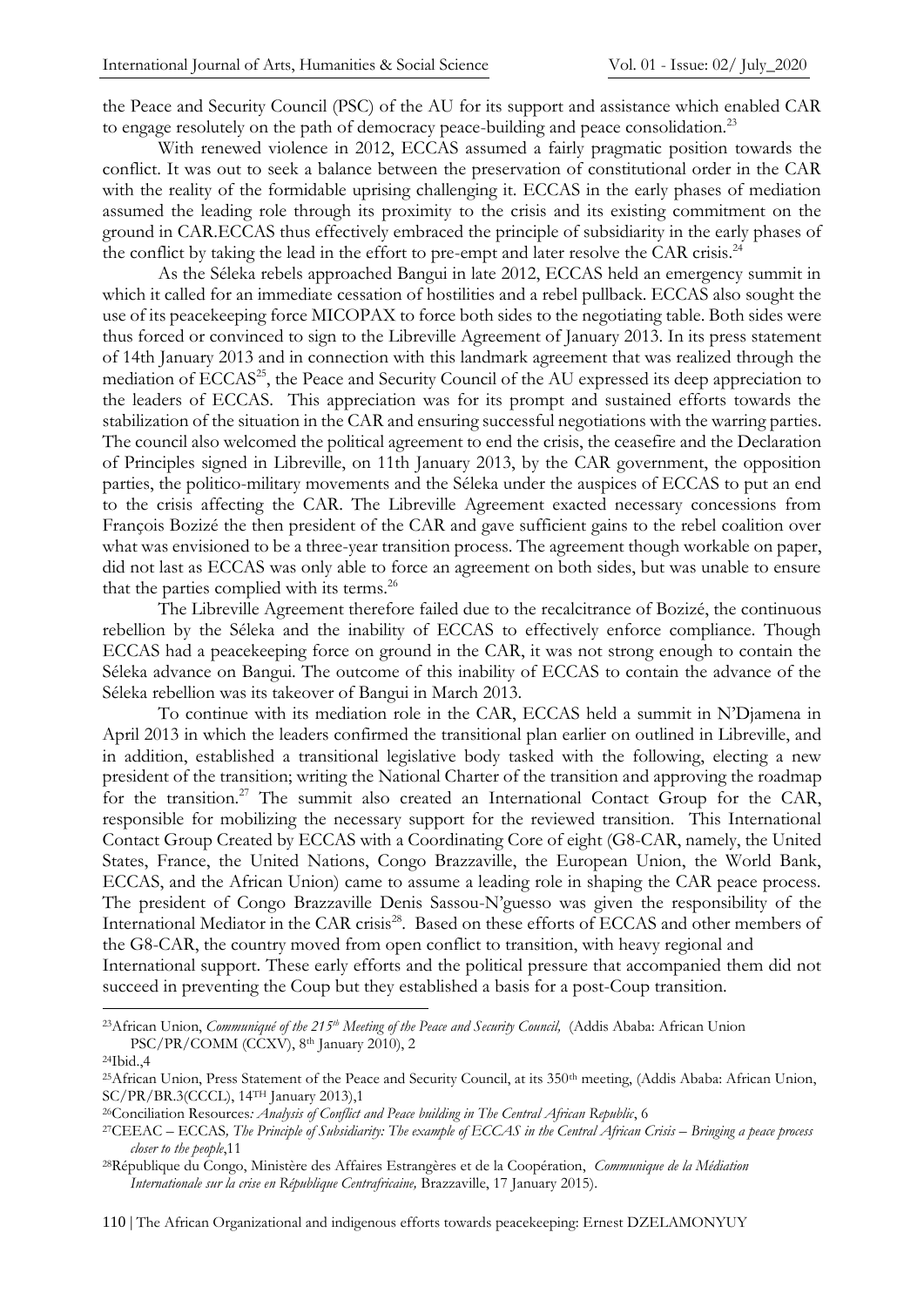In 2013, due to the worsening sectarian violence and growing anarchy in the CAR, the African Union (AU), through its Peace and Security Council decided to authorize the deployment of the African-led International Support Mission in the Central African Republic (AFISM-CAR). The nucleus of the force was constituted by the contingents that were already serving in MICOPAX.<sup>29</sup> The transition from MICOPAX to AFISM-CAR began effectively from 1st August 2013 and ran for some weeks and was conducted in close consultation with ECCAS.<sup>30</sup> This transition however did not diminish the role of ECCAS in the crisis as it provided the largest contingent in AFISM-CAR and the President of one of its member states-the Republic of Congo, Denis SassouN'Guesso maintained the role of the International Mediator in the CAR Conflict. ECCAS actually from 2014 re-assumed a more active approach in the conflict as it called the N'Djamena Summit of January 2014 in which the organization obtained the resignation of Michel Djotodia.He was then replaced by Catherine Samba-Panza as the President of the Transition Government.

In April 2014, the UN took a stronger direct role through an authorized peacekeeping mission MINUSCA<sup>31</sup>. Thence on, the mediation was transformed into an international mediation consisting of the ECCAS Lead Mediator, the AU and the UN acting as deputy mediators. The International Contact Group (ICG-CAR) then agreed on the outlines of what would eventually become a threephase mediation process, as follows;

 1. A forum in Brazzaville on National Reconciliation and Political Dialogue, with the main aims being an agreement to end the hostilities, bring about disarmament of armed groups, and to create a new framework for the transition.

- 2. A consultative process/mediation education at the level of the Prefectures.
- 3. A larger national level forum in Bangui.<sup>32</sup>

The Brazzaville Forum held from 21 to 23 of July 2014 and was a landmark initiative towards the peace process in CAR. This was a more inclusive forum and the regional actor ECCAS was tasked to be the rapporteur for the process. This role of main mediator given to ECCAS by the ICG-CAR was very vital as it avoided further complications and duplication of efforts in the peace process as international attention on the CAR crisis grew. The Committee on Mediation (CMI) during the Brazzaville Forum assisted ECCAS through mediation expertise, capacity building of the Secretariat, as well as with logistical and human resources assistance. The major outcomes of the Brazzaville Forum were the adoption of an agreement on the cessation of hostilities and support by CAR actors for transferring the next steps of the peace process to the CAR. The Forum included many CAR representatives than was the case in the Libreville Agreement. However ECCAS faced difficulties of Coordination with the other actors, the AU and the UN, some of the parties in the conflict refused to be part of the forum and there was also a lack of clarity about the working relationship between the ECCAS Secretariat and the Lead Mediator who had set up his own team to support his work.<sup>33</sup> Despite the obstacles, during the forum, ECCAS gained valuable experience in mediation through this experiment.

Another landmark effort towards resolving the conflict in the CAR in which ECCAS played a significant role in, was the Bangui Forum that held from 4-11 May 2015. Prior to this Bangui Forum,

**<sup>29</sup>**African Union, *Communiqué of the Peace and Security Council, 386th Meeting*, (Addis Ababa: African Union, PSC/PR/COMM. 2 (CCCLXXXV), 19 July 2013), 1

**<sup>30</sup>**African Union*, Launch of the transition from MICOPAX to the African-Led International Support Mission in the Central African Republic, Press Release* (Addis Ababa: African Union*,* 1 st August 2013) 1, and African Union, *Peace and Security Council 397th Meeting at the level of the Heads of state and government, Press Release*,(New York: African Union*,*PSC/AHG/BR/2(CCCXCVII), 23 September 2013), 1

**<sup>31</sup>**United Nations, *Resolution 2149(2014), Adopted by the Security Council at its 7153rd Meeting*, (New York: United Nations, S/RES/20149(2014) 10 April 2014)

**<sup>32</sup>**CEEAC – ECCAS, *The Principle of Subsidiarity: The example of ECCAS in the Central African Crisis – Bringing peace process closer to the people*, 12

**<sup>33</sup>**Ibid., 13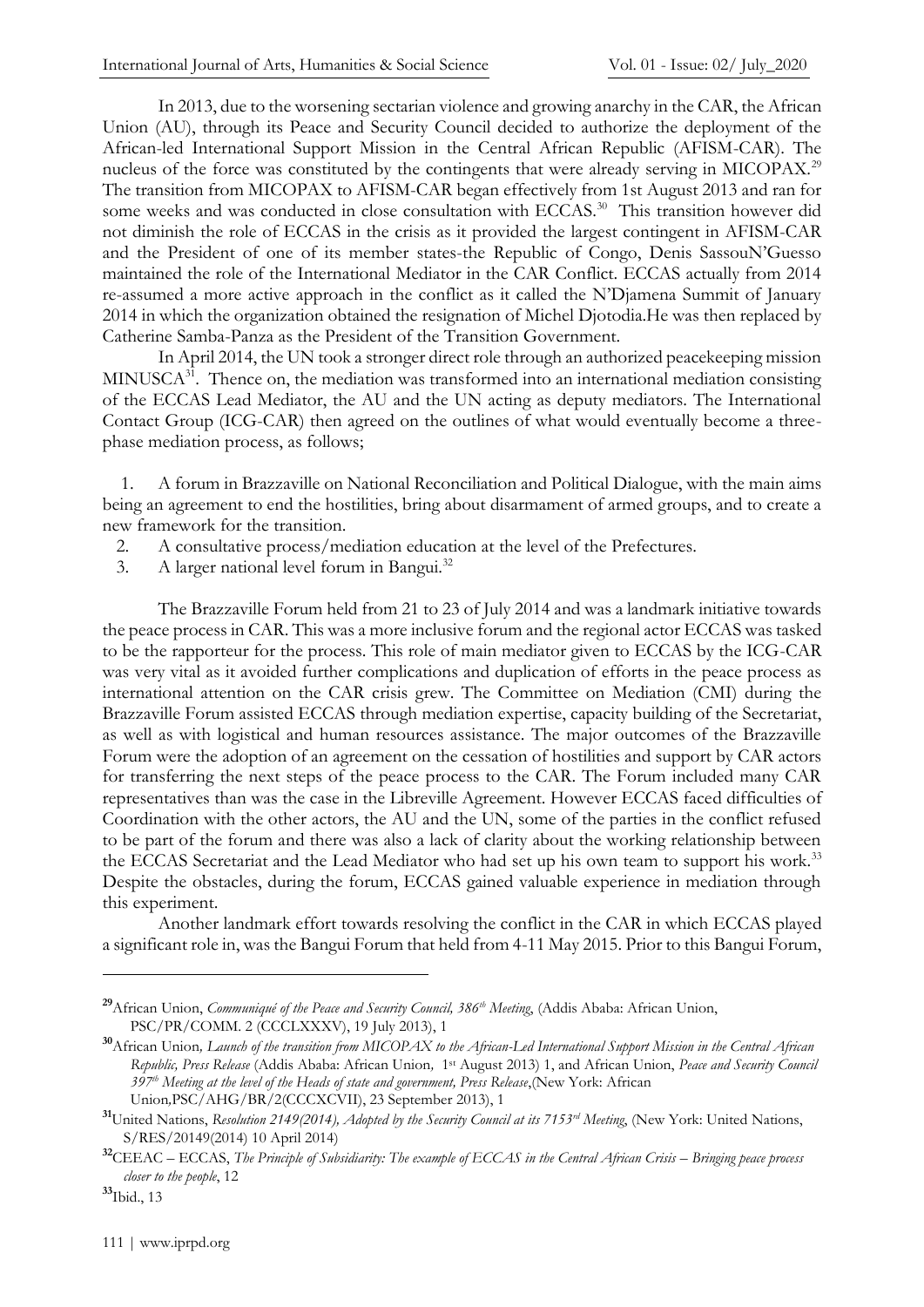the International Mediator Sassou N'Guesso sponsored a deal that was concluded between two warring factions namely, the FPRC of Nourredine Adam and a pro-Bozizé faction led by Maxime Mokom in January 2015 in Nairobi. These signed an agreement that included a ceasefire, cessation of hostilities, DDR agreement, amnesty for all perpetrators of violence, and the removal of the members of the transition. This decision to change the members of the transition<sup>34</sup> government that was not taken in consultation with other actors in the peace process undermined the transition process and conflict resolution efforts. It therefore created complications for the Bangui Summit.

The Bangui Summit on National Reconciliation that eventually held in May 2015 partly due to the efforts of ECCAS and other international actors was aimed at defining a collective vision for the country's future. Participants adopted several recommendations, and nine factions signed a new DDR agreement, which called for all combatants to give up their weapons by the time of the national elections; the release of child soldiers; a timeline for elections and the extension of the current government's mandate, national and local mechanisms for justice and reconciliation, as well as social and economic development priorities.<sup>35</sup> The forum allowed a dialogue to occur at the local and national levels. The Forum however excluded Djotodia and Bozizé's parties as the two leaders were on exile and under international sanctions.

ECCAS meaningfully contributed to the Bangui Forum. However what was evident was that it was working in a challenging environment due to lack of coordination between its Secretariat and the office of the International Mediator. This experience therefore highlighted the need to build effective working relationships between the main actors in a conflict and the need to form complementary niches to avoid overlaps and confusion in future peacekeeping experiments.

The mediation of ECCAS in CAR extended beyond the presidential elections of January 2016 that were won by Faustin Touadera Archange. After the elections, ECCAS affirmed the electoral process and promised to continue working in collaboration with other international actors towards the process of peace and stability in CAR<sup>36</sup>. The mediation and effectiveness of ECCAS in the CAR is an indication that regional organizations can effectively effect peace and security outcomes in conflicts. Its partnership with the Committee on Mediation (CMI) as well as with the AU, the UN and other International actors is indicative of the fact that if proper co-ordination is put in place, the principle of subsidiarity can effectively be used in resolving the plethora of conflicts that have so far bedevilled the African continent as ECCAS did and is doing in the CAR.

#### **The involvement of the International Conference on the Great Lakes Region (ICGLR)**

Another regional organization that made an apparition in the CAR conflict in view of seeking a return to peace and security in the country was the International Conference of the Great Lakes Region (ICGLR)<sup>37</sup>. This is an inter-governmental organization of the countries of the African Great Lakes region. Its establishment was based on the recognition that political instability and conflicts in these countries were having considerable regional dimensions due to spill overs and thus required concerted efforts in order to promote sustainable peace and development.

In response to the crisis in the CAR, the ICGLR convened an extraordinary meeting of its ministers of defense and agreed as follows:

<sup>34</sup>Nathalie Dukhan, *The Central African Republic Crisis*, 26

<sup>35</sup>Ibid., 27

<sup>36</sup>CEEAC – ECCAS, *Communique de la Présidence en exercice de la CEEAC Relatif Au Processus électorale en République Centrafricaine*, (Libreville : CEEAC – ECCAS, 24 Fév. 2016)

<sup>37</sup>The ICGLR is composed twelve member states, namely: Angola, Burundi, Central African Republic, Republic of Congo, Democratic Republic of Congo, Kenya, Uganda, Rwanda, Republic of South Sudan, Sudan, Tanzania and Zambia.

<sup>112</sup> | The African Organizational and indigenous efforts towards peacekeeping: Ernest DZELAMONYUY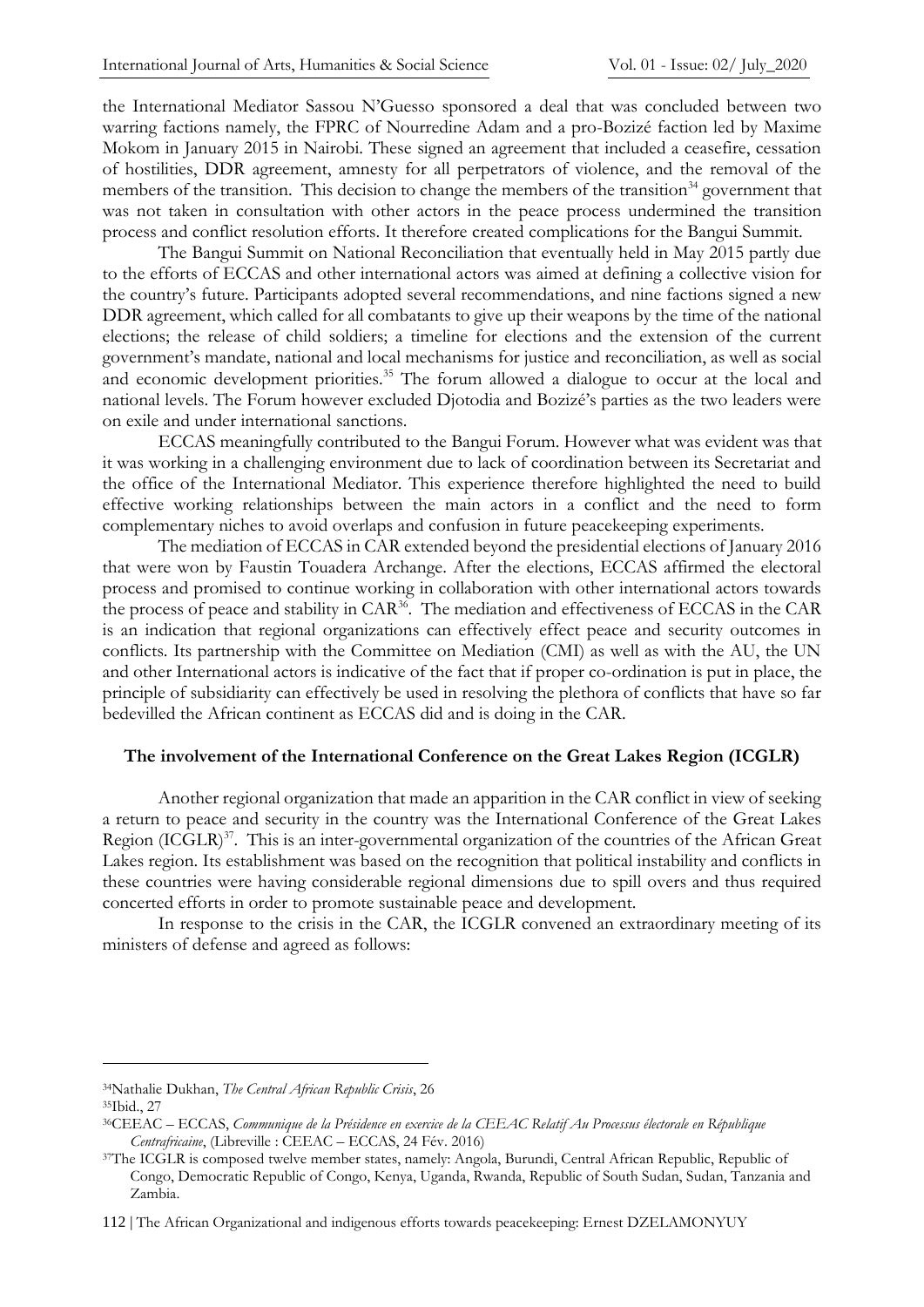i) To convene a joint ICGLR/ECCAS summit on the situation in the Central African Republic;

 ii) To financially contribute to the CAR Trust/Basket Fund to enable the Transitional Authority to finance its programme and ensure the establishment of solid republican institutions to guarantee the stability of the country;

iii) To provide support to the Central African Republic in the form of Military Assistance and Experts to assist the CAR in establishing a professional Defense and security Force which can defend and exercise control over the national territory;

 iv) Francophone member countries were to consider seconding renowned Judges and other legal experts from their respective countries to assist in the revival and stabilization of the country's legal system;

v) Advocated Sanctions on rebel Commanders and leaders perpetrating atrocities in the country;

vi) To continue encouraging and supporting stakeholders to expedite the national reconciliation process in view of the forth coming elections in the country;

vii) In collaboration with ECCAS, to join the CAR in urging the UN Security Council to lift the arms embargo as an essential requirement to bring back stability in the country;

viii) The establishment of a Military Experts Committees from the ICGLR and its dispatch to the CAR to assess its military needs and to draw a plan for technical assistance.<sup>38</sup>

These efforts of the ICGLR in resolving the conflict in the CAR were seen to be in line with the principle of subsidiarity which is hinged on the idea that sustainable peace is possible if conflict resolution mechanisms are led by actors who are culturally, geopolitically and/or strategically close to the crisis in question. Based on the role of the organization, it was included alongside the AU, ECCAS, Angola, Chad, and the Republic of Congo in the effort to harmonize mediation efforts in the CAR. It was thus included in the Roadmap for Peace and Reconciliation in the CAR initiated by the AU to ensure the coordination of peace efforts by neighboring states and organizations that were playing active roles in the CAR peace process. These efforts of the ICGLR went a long way in providing palliatives to the protracted peace process in the CAR as it worked in collaboration with other mediators to move the peace process forward.<sup>39</sup>

## **The Involvement of the African Union (AU) in the Conflict**

The next major Africanist Organisation that got involved and played a significant role towards the peace process in the CAR in the period under study was the African Union (AU). The conflicts that afflicted the African continent from the end of the cold war to the first decade of the 20th century demanded that urgent changes had to be made in the approach towards conflict at regional level. It became clear to many leaders in the African Continent that it was necessary to find a way to revive the spirit of Pan-Africanism as a vehicle to resolve urgent problems<sup>40</sup>. This renewed spirit of Pan Africanism was evident in the penultimate Summit of the Organisation of African Unity (OAU) convened in 1999, in Sirte, Libya. Subsequently, the Constitutive Act of the African Union was signed, in Lome, Togo, on the 11 July 2000. This cleared the way for the official inauguration of the African Union, as the Successor to the Organisation of African Unity, in July 2002 in Durban, South Africa. As such, the African Union replaced the OAU and took over all its assets and liabilities.

<sup>38</sup>ICGLR – CIRGL, *Final Communique; Extraordinary Meeting of Ministers of Defence on the Security and Humanitarian Situation in the Great Lakes Region, with special focus on the Central African Republic, the Democratic Republic of Congo, The Republic of South Sudan and threats of terrorism",* (Luanda: ICGLR – CIRGL, 12 May, 2015)

<sup>39</sup>Ibid.

<sup>40</sup>Tim Murithi "The African Union's Foray into Peacekeeping: Lessons from the Hybrid Mission in Darfur" *Journal of Peace, Conflict and Development*, Issue 14, ( July 2009), 4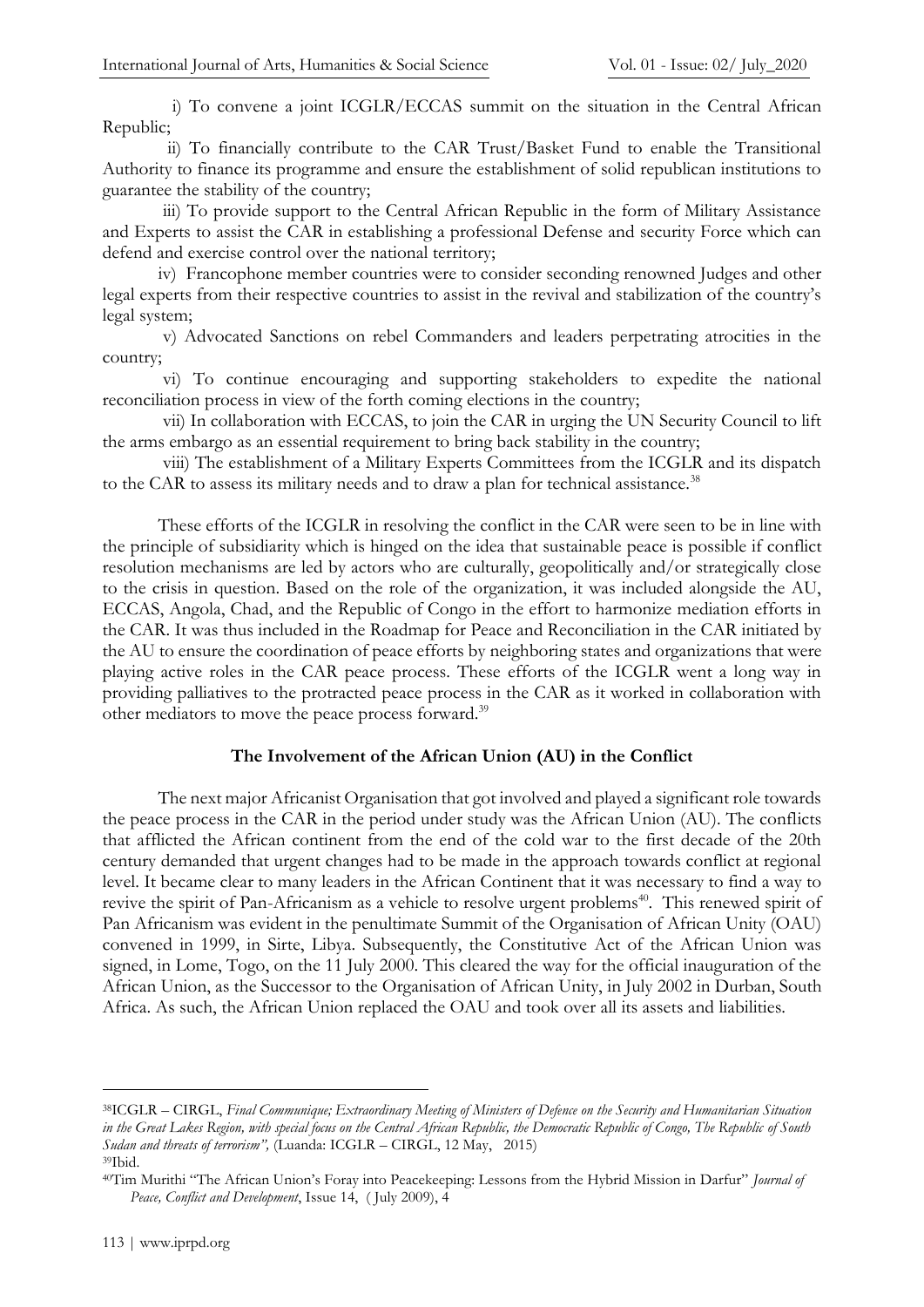The AU Peace and Security Council was established in 2004. This Council initiates any peace operations by analyzing a potential or existing crisis situation, which if necessary is followed up by the deployment of fact-finding missions to the trouble areas. The council then makes recommendations to authorize and legitimize the AU intervention in an internal crisis situation. It was this Peace and Security Council of the AU that recommended the intervention of the Organization in the conflict in the CAR from 2013.<sup>41</sup>

The AU authorized her peacekeeping force in the CAR in July 2013. Prior to this, the organization had been giving logistical and other required assistance to the sub regional force MICOPAX that was constituted by ECCAS, member states. In July 2013, four months into Michel Djotodia's rule, the AU began planning to absorb the Sub-regional force MICOPAX into a new regional African – led International Support Mission in the Central African Republic (AFISM-CAR).<sup>42</sup> With increasing international recognition that MICOPAX was falling short of resolving the complex issues involved in the CAR conflict, the AU Peace and Security Council decided to absorb the MICOPAX force and to come up with a regional force that was to have a robust mandate in the CAR crisis. The Council thus authorized the deployment, for an initial period of six months, of AFISM-CAR whose mandate was to:

- i) Protect civilians and to restore security and public order in the CAR, through the implementation of appropriate measures;
- ii) Stabilize the country and restore the authority of the central government;
- iii) Restructure the defense and security sector;
- iv) Create conditions conducive for the provision of humanitarian assistance to populations in need.<sup>43</sup>

The official launching of the transition from MICOPAX to AFISM-CAR took place in Addis Ababa on August 1 2013 with Hawa Ahmed Yusuf appointed as the Special Representative of the Chairperson of the AU in Bangui. This force was approved by the United Nations Security Council Resolution 2127 of 5 December 2013. This AU led force was assisted in its duties by the French soldiers that ran the Operation Sangaris.<sup>44</sup>

When the African Union Created the AFISM-CAR to replace the ECCAS peacekeeping force in the CAR, General Martin ChomuTumenta of Cameroon was appointed as the Force Commander. He served in this position from December 2013 to September 2014. In the September 2014, he was appointed as the Force Commander of the UN assembled peacekeeping force MINUSCA.<sup>45</sup> He occupied this position till death in November 2015 and was replaced by General Bala Keita of Senegal whose appointment took effective from the 4th of February 2016.

The AFISM-CAR was involved in fighting against sectarian clashes in the country. However, violence continued in the country due to the activities of the Séleka and the anti-balaka elements. The African led force, tried amidst difficulties to stabilize the country alongside the French Operation Sangaris as well as through the continuous ECCAS mediation. These efforts helped in establishing public order and in the protection of civilians. The AU also participated actively and supported the recommendations of the Brazzaville Forum of 21-23 July 2014 and the Bangui Forum of May 2015. The AFISM-CAR in its operations however suffered from a number of capacity issues. There was

**<sup>41</sup>**African Union, *Protocol Relating to the Establishment of the Peace and Security Council of the African Union* (Addis Ababa: African Union, December 2003), 9

**<sup>42</sup>**AFISM-CAR, in French as Mission Internationale de Soutien à la Centrafrique Sous Conduite Africaine (MISCA).

**<sup>43</sup>**African Union, *Communiqué of the Peace and Security Council of the African Union (AU), at its 386th Meeting* (Addis Ababa: African Union, 19 July 2013), 1

<sup>&</sup>lt;sup>44</sup>African Union, *Press Release, Launch of the Transition from MICOPAX to the African – Led International Support Mission in the Central African Republic*, (Addis Ababa: African Union,1st August 2013), 1

**<sup>45</sup>**United Nations: *Couverture des Reunion et Communiques de Press, SG. Nominations*: (New York: United Nations, SG/A/1490/6411-PKO/423, 30 July 2014)

<sup>114</sup> | The African Organizational and indigenous efforts towards peacekeeping: Ernest DZELAMONYUY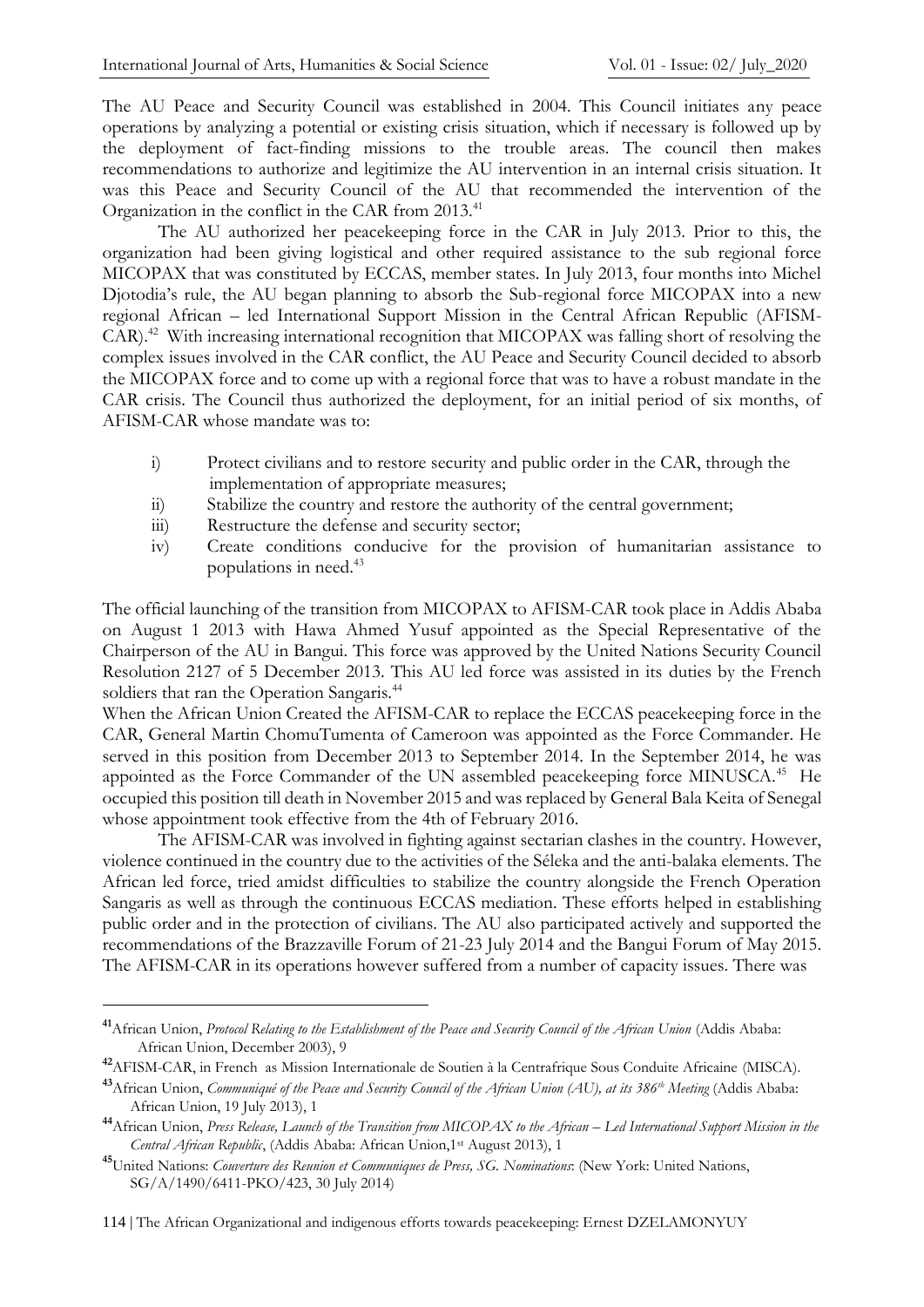no unified command structure and rivalries among troop contributors were rife, with varying commitments to meet the goals of its mandate. These divisions within the AFISM-CAR made the force ineffective in carrying out its mandate and this gave the UN the leeway to gradually transform the force from an African Union led peacekeeping force to the United Nations Multidimensional Integrated Stabilization Mission in the Central African Republic (MINUSCA). This UN force was authorized in April 2014 by Security Council Resolution 2149. Thereafter, the African Union contingent was subsumed into the larger UN force that was to address the short falls of AFISM-CAR in protecting civilians in the CAR and in stemming the escalation of further violence in the country.<sup>46</sup>

The AFISM-CAR was able in its activities to create a positive and decisive impact on the ground in the CAR. It did so by protecting civilians and preventing serious violations of international law, and in the implementation of other aspects of its mandate as reflected in the 2013 progress report of the AU commission on the deployment and Operations of AFISM-CAR<sup>47</sup>. This AU led Operation in an African Conflict is an indication that the Organization is ready to take initiative and act decisively and forthrightly through its peace and Security Council to mediate and come up with "African Solutions" to the conflicts in Africa. This went a long way to justify the principle of subsidiarity which is to the extent that sustainable peace is possible if resolution mechanisms are led by actors who are culturally, geopolitically and strategically close to the crisis in question.

The effectiveness of the AU led force in the CAR as its contingent continued to dominate in the conflict even after AFISM-CAR had been engulfed into MINUSCA validates the principle of subsidiarity in conflict resolution in Africa. This idea informed the decision by the AU and the UN to see the need to transform the partnership between the two organizations into the one that is "predictable, systematic and strategic". This was fulfilled when the secretary General of the UNO Antònio Guterres and the African Union's Commission Chairperson Moussa Faki Mahamat endorsed a joint United Nations-African Union Framework for Enhanced Partnership in Peace and Security, as a basis for collaboration through joint mechanisms and regular consultations. Under this joint framework, the African Union Commission and the United Nations Secretariat agreed to collaborate from the earliest indications of conflict on the African continent.

The two organizations pledged to work together to identify and respond to indicators of potential conflict and plan for its prevention as well to co-operate on early warning. Should preventive efforts fail, the two bodies commit themselves to work together throughout the stages of conflict management preventive diplomacy, mediation, peacekeeping, peace enforcement and peace building<sup>48</sup>. This memorandum of understanding is an indication that the AU has been making remarkable efforts in resolving conflicts in Africa generally and in the CAR conflict in particular. Such efforts have been recognized by the United Nations Organization whose primary function is to maintain international peace and security. For the UNO to succeed in this task, it has to collaborate with regional organizations as well as sub-regional organizations that are culturally and strategically close to the conflict in question as the AU was to the conflict in the CAR.

From the above therefore it can be seen that the sub-regional organizations around the Central African Republic such as CEMAC, ICGLR, ECCAS as well as the regional organization the AU, played significant roles towards the resolution of the conflict in the CAR. Each played its own role based on its abilities and capabilities and where lapses were noticed, larger sub-regional and later the regional organization subsumed the efforts of these sub-regional groupings. Later on however, the UNO took over the leadership in the attempts to resolve the conflict in the CAR.<sup>49</sup> It benefitted markedly from the earlier efforts made by the regional and sub-regional bodies. It can thus be seen

**<sup>46</sup>**United Nations, *UNSC Resolution 2149(2014), Adopted by the Security Council at its 7153rd Meeting*, (New York: United Nation, S/RES/20149(20014) 10 April 2014).

**<sup>47</sup>**Ibid.

**<sup>48</sup>**United Nations – African Union*, Annual Conference, Joint United Nations – African Union Framework for Enhanced Partnership in Peace and Security,* (New York: United Nations – African Union, 19 April 2007).

**<sup>49</sup>**United Nations, *Resolution 2149* (New York: United Nations, S/RES/2149 (2014)), 10 April 2014)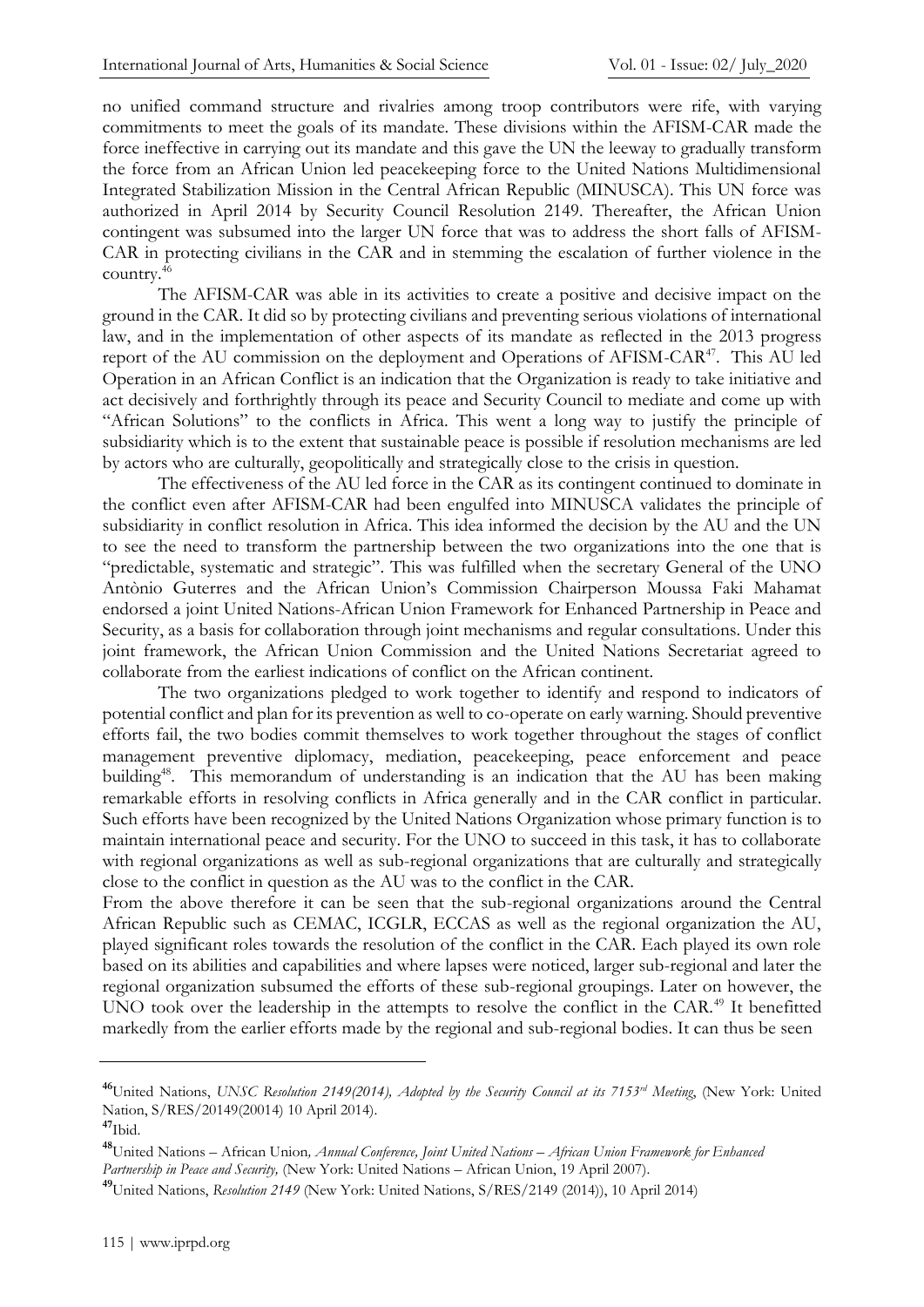that success in peace and conflict resolution is incremental and is effective when the organisations and grouping that are culturally and strategically close to the conflict are involved in the peace process. In the CAR case, it is also seen that one of such essential ingredients of success is the proper harmonization of efforts and co-ordination between the various actors. This co-ordination is aimed at preventing unwieldiness in the peace process and ensuring that all actors involved in the process are acting towards the summum bonum, namely, the maintenance of international peace and security.

#### **Indigenous Efforts towards Resolution of the Conflict**

With the state structures in disarray and with the lack of confidence in state officials, some groups of people within the CAR such as non-governmental organizations, religious leaders, civil society organizations, local peace committees, women groups and informal community associations came up and became involved in the peace process. The gains made by civil society leaders and organizations locally and nationally demonstrated that they had legitimacy especially due to their proximity to the people and shared religious identity. These bodies were assisted by International NGOs and did so much in efforts to prevent and mitigate the effects of violence. This section of the paper examines the roles of some of these indigenous bodies in the peace process and in preventing and mitigating the effects of violence in the CAR.

One of such prominent groups that played key roles in efforts to resolve the CAR crisis were the religious leaders. These leaders were involved in peace building efforts at all levels as they used their influence to stop and prevent violence by communities and armed groups. Since religious identity was one of the root causes of the violence, these leaders played particularly important roles in mitigating the violence. These leaders organized ecumenical prayers and joint celebrations of Christian and Muslim festivals as symbols of the imperative and value of religious tolerance and peaceful co-existence. These leaders also directly mediated in conflicts at both provincial and local levels.<sup>50</sup>

The heads of the three principal religious bodies in the CAR, Imam Oumar Kobine Layama, the Catholic Archbishop of Bangui Dieudonné Nzapalainga and Reverend Nicolas Guerekoyame-Gbangou of the Evangelical Alliance, created an inter religious platform as soon as the crisis began to reconcile the people.<sup>51</sup> These leaders sustained their calls for peace, especially during the unrest in September 2015, and played a major lobbying role in the CAR and abroad to put reconciliation high on the agenda of the transitional authority and the international actors. This official involvement of religious leaders lent a moral authority in the peace process and was bolstered by the Pope's high profile and timely visit. Pope Francis visited CAR in November 2015, and this visit was critical in generating momentum for peace, galvanizing hope, eliciting commitments to nonviolence from all sides, and turning the tide after the September violence. The Pope's insistence on visiting PK5 (-a decision that the security teams strongly advised against-) provoked an emotional response from the Muslim community, heightened by images of the Pope praying at the Central Mosque in the neighbourhood. The pride and goodwill generated by this visit carried forward positive dispositions towards reconciliation efforts and allowed for the intense election cycle to follow.<sup>52</sup> In provincial towns, some priests acted as ad-hoc mediators in order to protect Muslim communities under siege. These spontaneous mediation initiatives resulted from the fact that the Muslims that were persecuted by the anti-balaka rebels often sought refuge near or in churches. Priests therefore found themselves involved in the conflict and became natural mediators in the enclaves where Muslims were surrounded by anti-balaka militia such as Bouar, Boda and Yaloke<sup>53</sup>. Also, during the September 2015 violence, the Bishop of Bossangoa took the preventive initiative of bringing together anti-balaka

**<sup>50</sup>**Armed Conflict Location and Event Data Project, *Country Report: Central African Republic*, (Washington DC: ACLED, January 2015), 8-9

**<sup>51</sup>**Conciliation Resources, *Analysis of Conflict and Peace building in the Central African Republic* (London: Conciliation Resources, November 2015), 21

**<sup>52</sup>**Elizabeth Murray et al., "The 2015-2016 CAR Elections: A look back", *United States Institute for Peace*, May 2017, 6

**<sup>53</sup>**Conciliation Resources, *Analysis of Conflict and Peace building in the Central African Republic*, 22

<sup>116</sup> | The African Organizational and indigenous efforts towards peacekeeping: Ernest DZELAMONYUY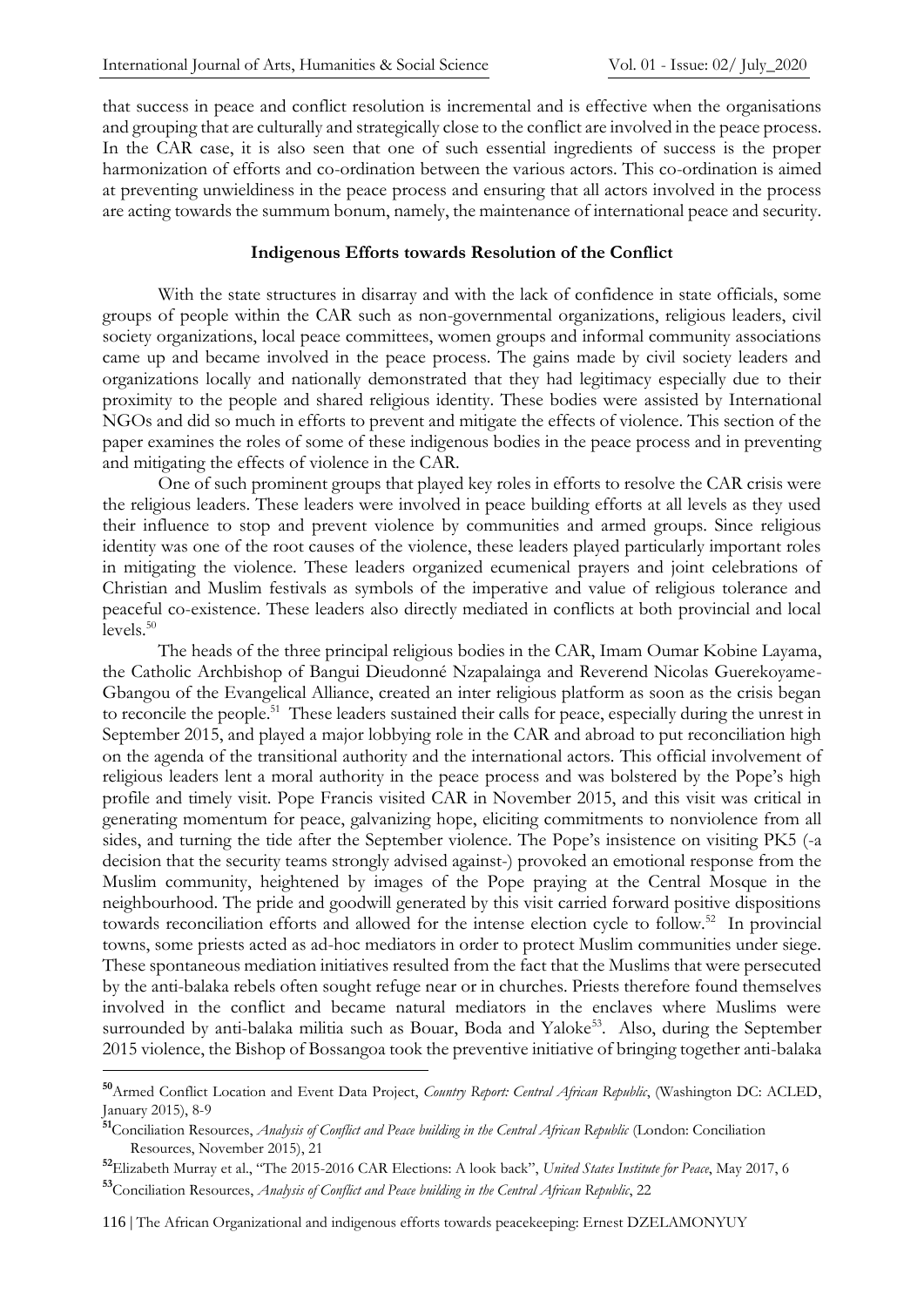leaders and persuaded them to desist from violence against the Muslims. These efforts of the religious leaders through inter-faith platforms, their participation in local peace committees as well as indirect mediation in the conflict at local and provincial levels went a long way to revitalize the peace process.<sup>54</sup>

The other indigenous bodies that were seriously involved in the peace process in the CAR were the civil society organisations and local peace committees. These civil society groups helped in the creation of local peace committees and in raising awareness on the need for peace. These civil society groups also got involved in mediating directly between communities in conflict. The Central African Brothers, a local NGO, led campaigns for peace in some districts of Bangui using taxis. Vitalité Plus, another local NGO, supported local peace committees by providing training for their members and organized the caravane de la paix in Bangui in August 2014.<sup>55</sup>

The prevalent mechanism of civilian peace building initiatives in the CAR during the period under study, were local peace committees whose roles consisted of monitoring security and crime in the various neighbourhoods, raising awareness of security threats, facilitating inter-communal dialogue, alerting the various bodies responsible for security about imminent risks and lobbying for reconstruction initiatives. These peace committees were in regular contact with security forces and sometimes, they tried to formulate community security plans and to convince the community leaders to accept the return of Muslims and the reconstruction of destroyed Mosques.<sup>56</sup>

The September 2015 troubles in Bangui triggered a wide range of civil society peace initiatives. During the violence, community leaders called for calm and restraint in the 6th*Arrondissement*, organized peaceful demonstrations and discussed with troublemakers on the need and utility of peace. These local civil society organizations and peace committees were more effective than other actors in their initiatives towards peace as they were regarded by the public as being legitimate and thus accepted by the people. However their efforts were somewhat limited by the lack of proper coordination between their early warning, and the response from armed international actors, that could have prevented some eruptions of violence if they responded on time. The peace building role of local civil society groups was also complicated by their actual or perceived lack of neutrality.<sup>57</sup>

The peace building initiatives of these civil society bodies and local peace committees were complemented by the efforts of several international NGOs that also acted in peace process such as the *Danish Refugee Council*, *Norwegian Refugee Council*, and *Agency for Technical Cooperation and Development*  amongst others. These combined efforts went a long way to reconcile the warring factions, mitigate the violence and sufferings of the affected people and communities and prepared the way for post conflict national elections in the CAR. The organization of these elections and the swearing in of the elected president however only reduced but not completely ended the conflict.

The CAR youth also became part of the conflict, either as members of armed rebel groups or agents of peace. Given their active roles during conflicts, young people also played important roles in negotiations, conflict analysis, social cohesion, inclusive national dialogue, reconciliation, peace promotion and mediation. Since the beginning of the conflict, concerns were raised by the youth about local and national policy framework that would promote the inclusion of youth in peace building and post-conflict reconstruction. Many youth organizations such as Birds of Peace made efforts to enhance the respect of human rights, good governance, rule of law and capacity building through peace education programs. 58

Some youth organizations in the CAR got engaged in designing, planning and implanting programmes and activities to resolve conflicts and promote peace. ONG Prospérité, for example got involved in peace clubs, community dialogue and youth capacity building.<sup>59</sup> It began offering skills and training programmes that encouraged young people to train their communities and foster peace

**<sup>54</sup>**Elizabeth Murray et al., "The 2015-2016 CAR Elections: A look back", 6

**<sup>55</sup>**Ibid.

**<sup>56</sup>**Ibid.

**<sup>57</sup>**Elizabeth Murray et al., "The 2015-2016 CAR Elections: A look back*",* 6

**<sup>58</sup>**Fabrice Kitenge Tunda, "Youth Engagement in Conflict Transformation in the Central African Republic*" , African Centre for the Constructive Resolution of Disputes(ACCORD)*Conflict Trends 2017/3*,*(12 Oct 2017), 4

**<sup>59</sup>**Ibid.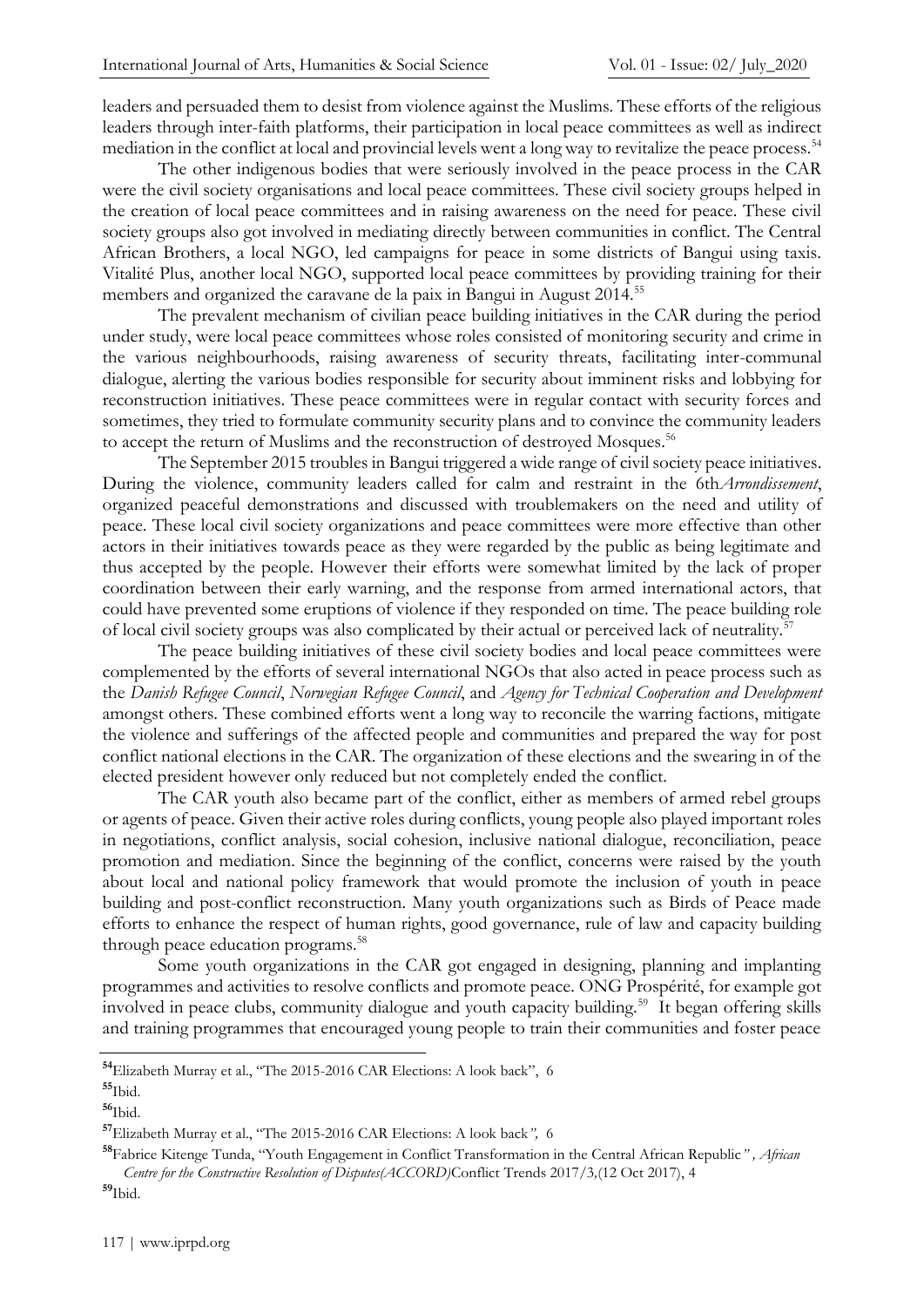education among the CAR population. Youth organizations were also engaged in urging young people and child soldiers to leave rebel groups. These youth organizations were and are still funded mainly by foreign donors and also by ECCAS. By promoting youth participation in peace building and conflict transformation initiatives, lots of positive grounds were covered by these indigenous efforts towards the resolution of the conflict in the CAR.<sup>60</sup>

The CAR youth became aware that inclusive and honest dialogue could pave the way for sustainable national reconciliation, and they played the role of setting up peace, dialogue and reconciliation committees in several neighborhoods and districts affected by the conflict. Most of these committees expanded to become youth organizations with clear visions of local and specific needs in terms of conflict resolution and peace consolidation. Emmanuel Koudoubada the executive director of ONG Vitalité plus, argued that his organization had come up with a number of round table conferences to diagnose the conflicts origins and causes of conflicts, as well as different mechanisms to prevent and transform the conflict.<sup>61</sup> The resolutions of these round table conferences organize by youth groups contributed immensely towards efforts at resolving the CAR crisis.<sup>62</sup>

#### **Conclusion**

From the above, it can be seen that the efforts of the sub regional organizations such as CEMAC, ICGLR, and ECCAS as well as the main African regional organization, the AU in collaboration with the indigenous civil society bodies and NGOs did much in the peace process in the CAR. Since 2002, these bodies operated in the country to mitigate the violent conflict that followed the various coups and post-election violence that came up after each election in the CAR. These bodies also worked tirelessly either individually or in association with the other groups in mitigating the sectarian violence that erupted in the country from 2012.They also got involved in efforts to resolve the conflict and mitigate the sufferings of the affected populations.

The mediation efforts of these groups secured the resignation of Michel Djotodia in 2014 and his replacement by a transitional authority-headed by Catherine Samba-Panza. It also led to such landmark peace initiatives as the Libreville Agreement of January 2013 signed between the Seleka, François Bozizé and opposition parties including civil society organizations; the Brazzaville Agreement on cessation of hostilities that was secured in July 2014 which brought together representatives of the ex-Seleka and anti-balaka armed groups, as well as representatives of the Transitional Authority, political parties, civil society, as well as religious bodies. These peace initiative called for the cessation of hostilities by armed groups in the entire territory, and disapproved the calls from some quarters for the partition the country. They in addition, also demanded the repatriation of all mercenaries to their respective countries of origin and the promotion of further reconciliation processes.<sup>63</sup>

Another landmark peace initiative achieved under the auspices of these sub-regional, regional organizations and indigenous initiatives was the Nairobi Deal of January 2015. This deal was sponsored by the International Mediator in the CAR Denis Sassou N'Guesso and was between two warring factions, the FPRC of Nourredine Adam and a pro-Bozizé anti-balaka faction led by Maxime Mokom. These actors agreed on a ceasefire, cessation of hostilities, Disarmament, Demobilization and Repatriation (DDR), amnesty for all perpetrators of violence, amongst others.<sup>64</sup> This deal however was not popular as it proposed the removal and replacement of the members of the Transition Government and so did not end up achieving much towards the peace process as it was flawed by that unpopular demand.

**<sup>60</sup>**Ibid

**<sup>61</sup>**Ibid., 5

**<sup>62</sup>**Swedish International Development Agency (SIDA), Central African Republic CAR/RCA: *Humanitarian crises Analysis 2017*, (Stockholm: SIDA, February 2017)

**<sup>63</sup>**The resolutions of the May 2015 Bangui Forum.

**<sup>64</sup>**Nathalia Dukhan, *The Central Afican Republic crises*, 26 - 27

<sup>118</sup> | The African Organizational and indigenous efforts towards peacekeeping: Ernest DZELAMONYUY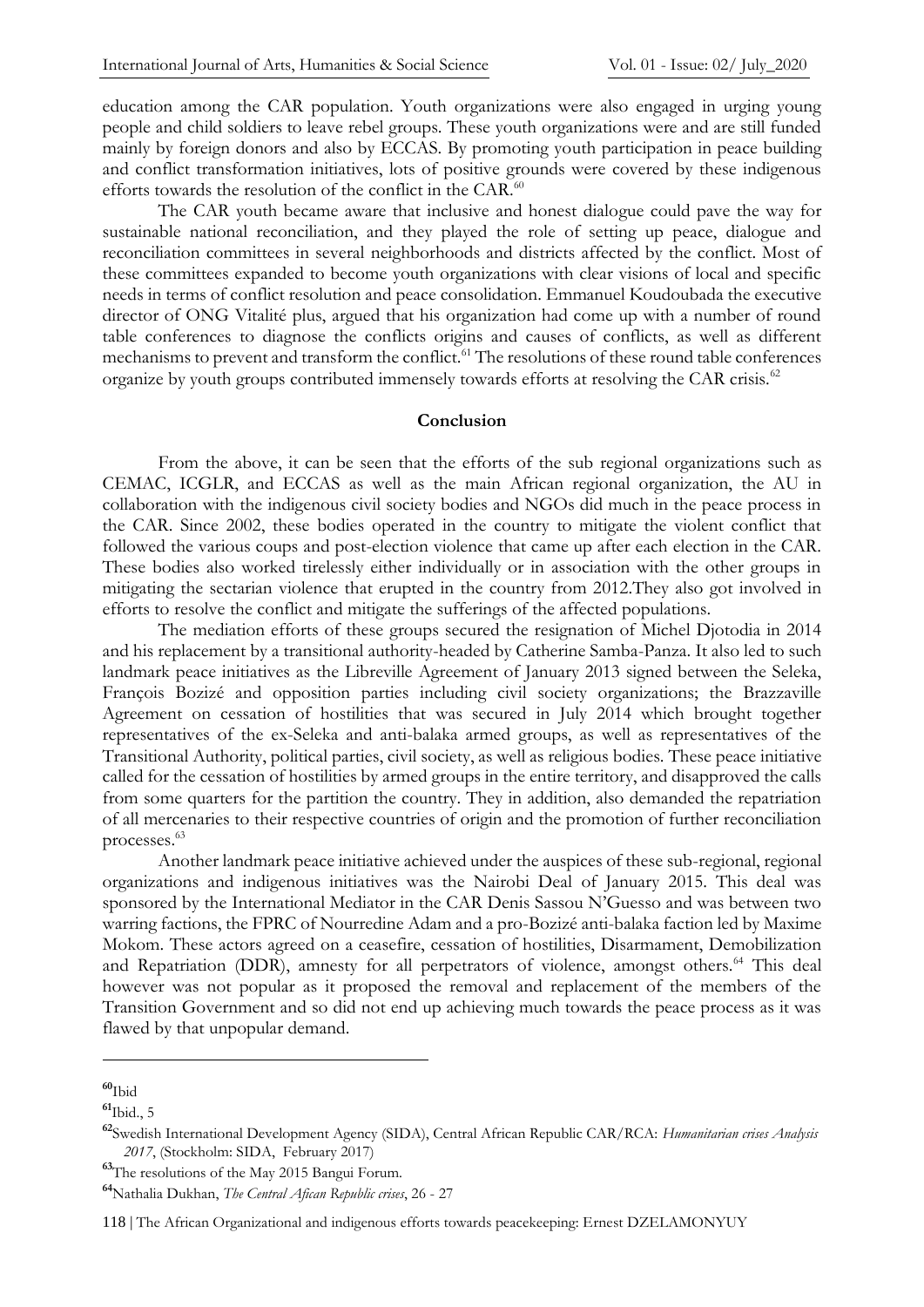Also, these bodies were able to organize the Bangui Forum on National Reconciliation in May 2015. This forum brought in participants from all levels of society in the CAR and agreed that all combatants should give up their weapons before the time for the national elections and to release the child soldiers within their ranks. The parties also agreed on a timeline for elections and on the national and local mechanisms for justice and reconciliation. Discussions in the Forum also focused on the social and economic development priorities. The various actors involved in the peace process ensured that elections were held in the country at the end of 2015. These elections took place and in early 2016, Faustin Archange Touadéra was sworn in as the democratically elected President of the post conflict CAR. Faustin-Archange was born in 1957 in the Central African Republic. He evolved into a politician and an academic. He was elected President in March 2016. He served previously as the nation's Prime Minister from January 2008 to January 2013. He did his university studies in Bangui, Abidjan, Lille 1 and the University of Yaoundé 1 in Cameroon where he acquired a doctorate in Mathematics. He thereafter, became the Rector of the University of Bangui. This was after a long period as in university lecturer before his appointment in 2008 as the Prime Minister. He has since March 2016 been President of the CAR.<sup>65</sup>

The initiatives of the regional, sub-regional and indigenous NGOs and civil society groups thus played a key role in achieving relative peace in the CAR and also in initiating the peace process that was impacted upon by other international actors that complemented efforts to secure a lasting peace in the fragmented country. Though lasting peace is still elusive in the CAR, positive steps have been taken towards it and there are potentials for peace in the future. This has been made possible by the early intervention by African organizations in the conflict and is a proof that "Africans can do it on their own" in resolving African conflicts or at least can take the initiative and lead efforts towards resolving conflicts in Africa. This is opposed to the idea rather following International actors such as the UNO, EU and Countries out of Africa that may not be able to easily comprehend the cultural dimensions of the conflict in question.

**<sup>65</sup>**Vincent Duhem "Central Prique: Cinqchozes à Savoir sur Faustin-ArchangeTouadera*" Jeune Afrique*, February, 22, 2016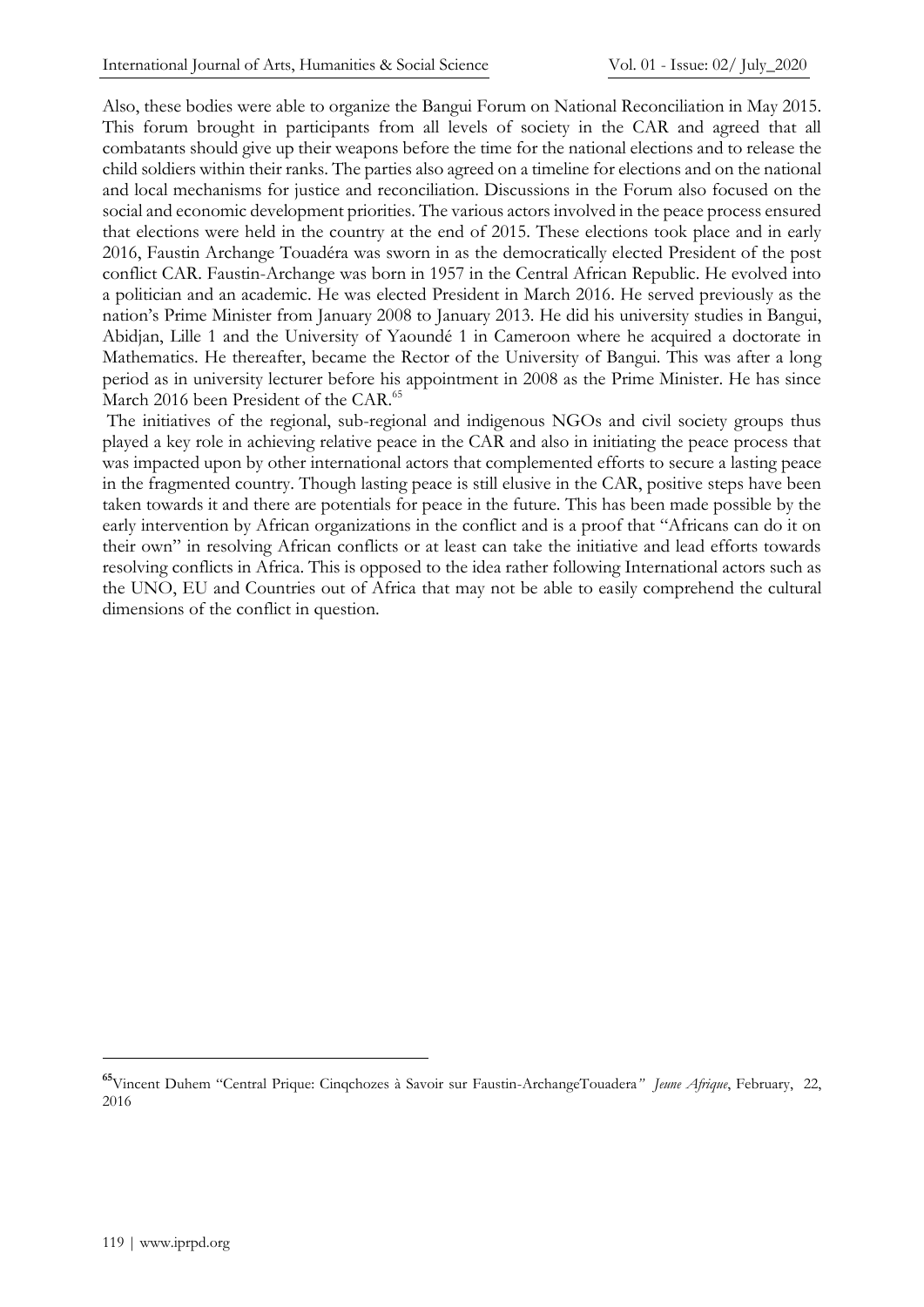# **Works Citation**

- African Union Peace and Security Council Communiqué. Addis Ababa: PSC/PR/COMM. (CCLV), 23 December 2010.
- African Union, *communiqué of the peace and Security Council, 388th meeting*, (Addis Ababa; African Union PSC/PR/OMM.2 (CCCLXXXV), 19TH July 2013.
- African Union. "Launch of the Transition from MICOPAX to African-Led International support Mission in the Central African Republic" Press *Release*. Addis Ababa, African Union, 1st August 2013
- African Union. "Peace and Security Council 397<sup>th</sup> Meeting at the level of Heads of state and government, *"Press Release*, September 2013
- African Union, Press release launch of the Transition from MICOPAX to the African-Led international support mission in the Central African Republic, Addis Ababa: AU, August 2013.
- African Union. *Protocol relating to the establishment of the Peace and Security Council of the African Union at its 386th Meeting*. 19th July 2013.
- Armed Conflict Location and Event Data (ACLED). "Country Report: Central Africa Republic" ACLED. Washington DC: ACLED, 2015.
- Boulding, Elise,ed. *New Agenda for Peace Research*: *Conflict and Security Re-examined*. Washington DC: USP, 1997.
- Carayannis, Tatiana.ed.*Making Sense of the Central African Republic.* London: Zed Books, 2015 Conciliation Resources, "Analysis of the Conflict and Peace building in the Central African Republic. *"Conciliation Resources*. November 2015.
- De Carvalho, Gustavoand Amanda Lucy. *Fractured Peace building in the Central African Republic*, *Lessons for African Union engagement*. Pretoria: Institute for Security studies, Policy Brief 87, July 2016.
- Duhem, Vincent, "Central Prique: Cinq choses à savir sur Faustin Archange Touadera", Jeune Afrique February 22nd 2016
- Dukhan, Nathalia.*The Central African Republic Crisis*. Birmingham: GSDRC, 2016 ECCAS. "Resolutions of the Malabo summit adopting MARAC and FOMAC, June 2002.
- ECCAS. *The Principle of Subsidiarity: The example of ECCAS in the Central African Crisis*. Libreville: ECCAS-CMI Publication, November 2016.
- ECCAS. *Treaty Establishing the Economic Community of Central African States*. Libreville: ECCAS, 1981.